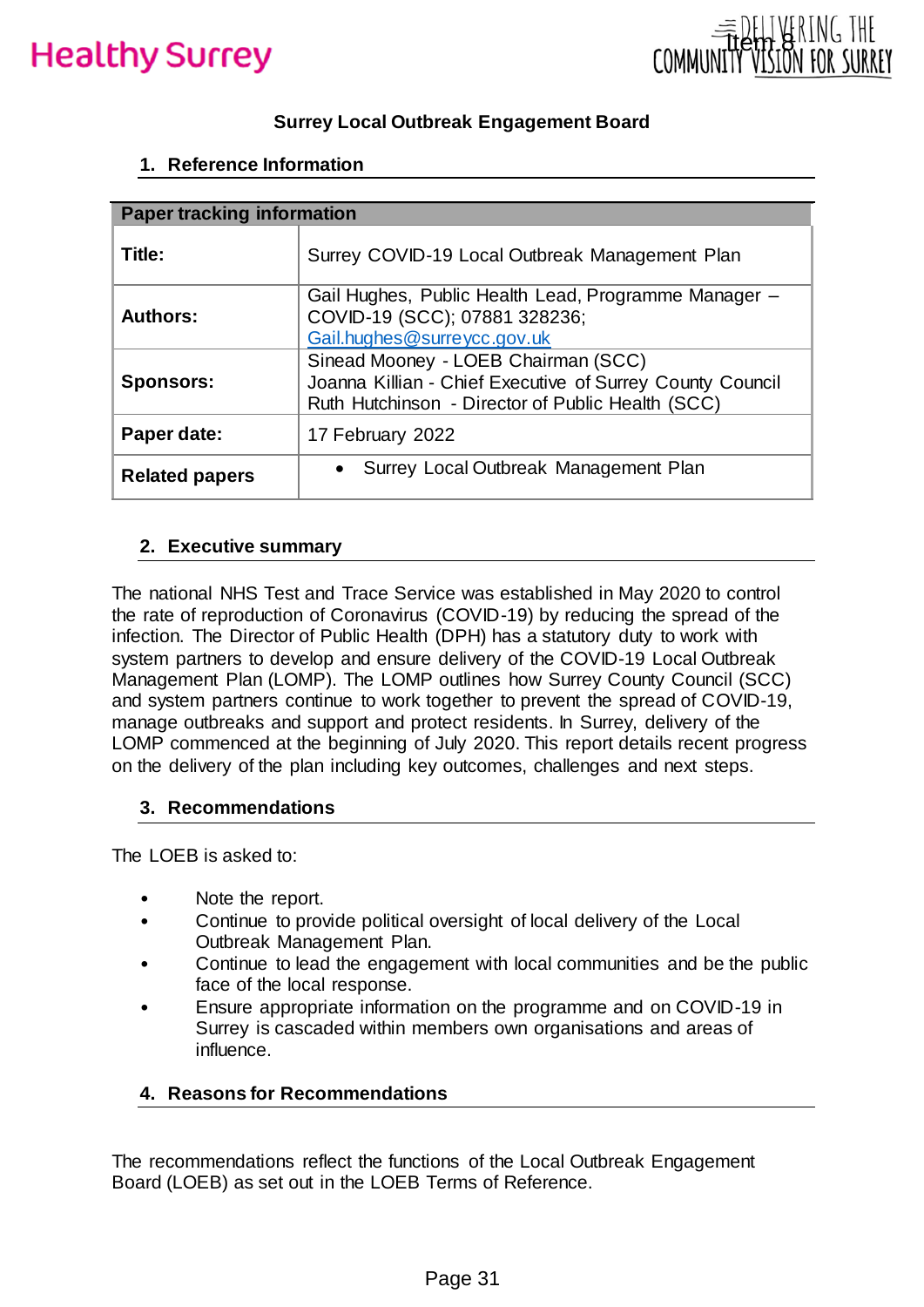# **5. Detail**

The following section provide details on the national COVID-19 strategy and the progress/developments in the local response in Surrey as outlined in the Local Outbreak Management Plan:

## **5.1 National update**

- 5.1.1 COVID-19 Response: Autumn and Winter Plan 2021 Plan A and Plan B
- 5.1.2 Introduction of Plan B measures
- 5.1.3 Lifting of Plan B measures
- 5.1.4 Changes to testing and self-Isolation guidance

# **5.2 Local Outbreak Management Plan**

- 5.2.1 COVID-19 Vaccination Programme
- 5.2.2 COVID-19 Testing
- 5.2.3 Local Contact Tracing
- 5.2.4 High Risk Settings:
	- Education
	- Care Homes
- 5.2.5 (COVID-19) Community Champions
- 5.2.6 Variants of Concern
- 5.2.7 Managed Quarantine Service
- 5.2.8 Initial Accommodation, Dispersal Accommodation and Bridging Hotels

# **5.1.1 COVID-19 Response: Autumn and Winter Plan 2021**

On *14 September 2021* the Government published the [COVID-19 Response:](https://www.gov.uk/government/publications/covid-19-response-autumn-and-winter-plan-2021)  [Autumn and Winter Plan 2021.](https://www.gov.uk/government/publications/covid-19-response-autumn-and-winter-plan-2021) This includes:

- Plan A a comprehensive plan to managing COVID-19 throughout autumn and winter 2021-22
- Plan B a contingency plan that will only be enacted if the data suggests further measures are necessary to protect the NHS

# **5.1.2 Introduction of Plan B measures**

On *8 December 2021*, the Government [introduced Plan B](https://www.gov.uk/government/news/prime-minister-confirms-move-to-plan-b-in-england) measures to slow the spread of the Omicron variant. These measures included face masks becoming compulsory in most public indoor venues, other than hospitality; NHS Covid Pass becoming mandatory in specific settings, and people being asked to work from home if able to.

# **5.1.3 Lifting of Plan B Measures**

On *19 January 2022,* the Government announced England would [return to Plan A](https://www.gov.uk/government/news/england-to-return-to-plan-a-following-the-success-of-the-booster-programme) measures following the success of the vaccination programme and the decline in Omicron infections. Details on the lifting of Plan B measures are outlined in the table below: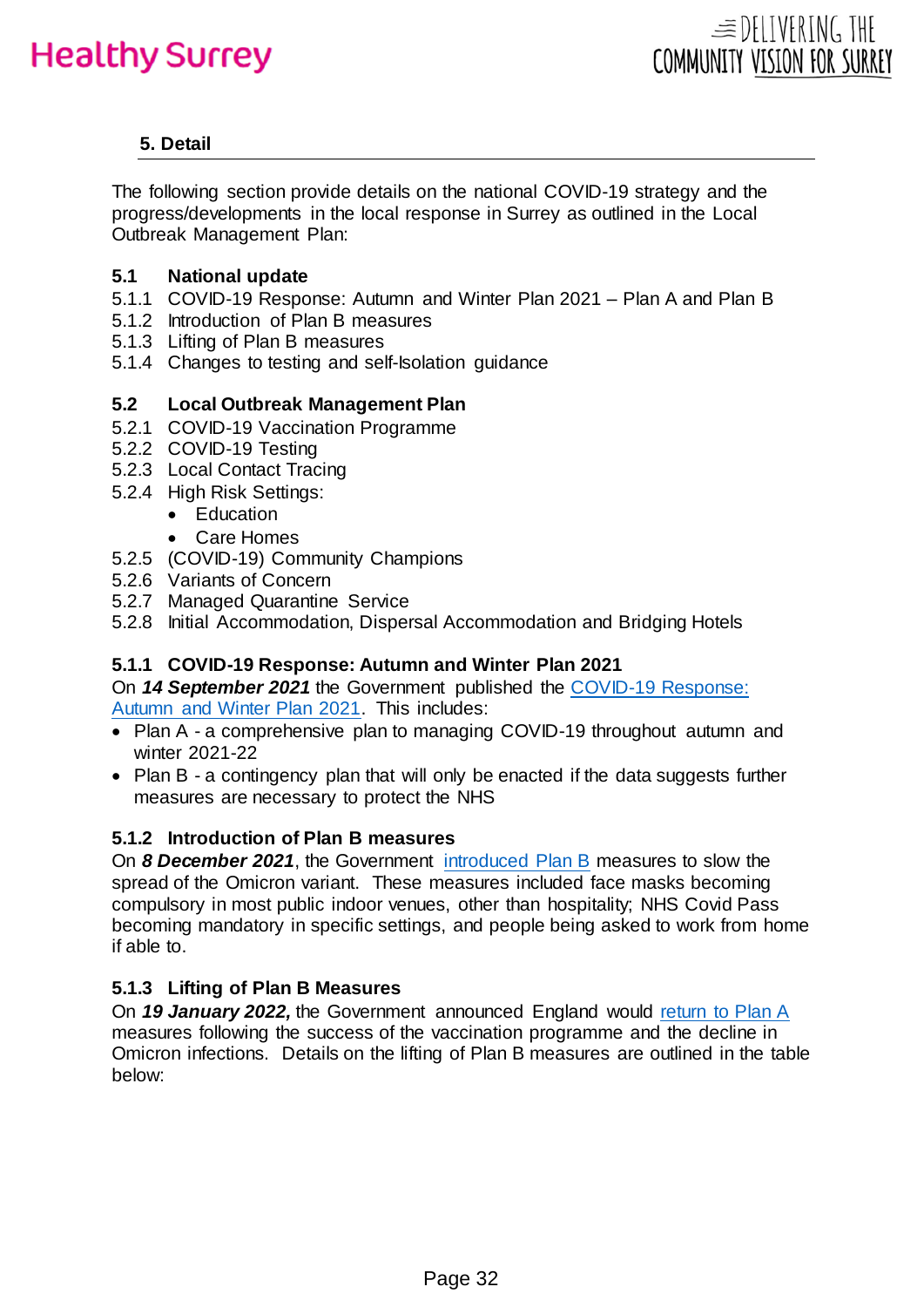|                             | $\equiv$ DELIVERING THE |  |
|-----------------------------|-------------------------|--|
| COMMUNITY VISION FOR SURREY |                         |  |

| <b>Date</b> | <b>Plan B measure</b>                         | <b>Details</b>                                                                                                                                                                                                                                                                                                                                                                                                                                                                                                                                                                                                         |
|-------------|-----------------------------------------------|------------------------------------------------------------------------------------------------------------------------------------------------------------------------------------------------------------------------------------------------------------------------------------------------------------------------------------------------------------------------------------------------------------------------------------------------------------------------------------------------------------------------------------------------------------------------------------------------------------------------|
| 19 January  | Working from<br>home                          | People are no longer advised to work from<br>home. People can return to the office and<br>should follow the Working Safely guidance                                                                                                                                                                                                                                                                                                                                                                                                                                                                                    |
| 20 January  | Face coverings -<br>education settings        | Face coverings no longer required in<br>$\bullet$<br>classrooms for both staff and pupils<br>Local Directors of Public Health can still<br>$\bullet$<br>recommend face coverings in communal<br>areas in education settings within their area,<br>but only where the department and public<br>health experts judge the measures to be<br>proportionate (this is a temporary measure)                                                                                                                                                                                                                                   |
| 27 January  | Face coverings -<br>indoor settings           | Legal requirement to wear a face covering<br>$\bullet$<br>lifted<br>People are advised to continue to wear a<br>$\bullet$<br>face covering in crowded and enclosed<br>spaces<br>Face masks remain mandatory on all<br>Transport for London services, including the<br>Tube<br>A number of stores for example John Lewis,<br>$\bullet$<br>Waitrose, Tesco, and Sainsburys - have<br>asked staff and customers to continue<br>wearing face coverings<br>Infection prevention control guidance<br>continues to require face coverings to be<br>worn in health and care settings, including<br>primary care and pharmacies |
| 27 January  | COVID-19<br>certification (NHS<br>COVID Pass) | Venues and events are no longer required by<br>$\bullet$<br>law to check visitors' NHS COVID Pass<br>Venues can use the NHS COVID Pass on a<br>$\bullet$<br>voluntarily basis                                                                                                                                                                                                                                                                                                                                                                                                                                          |

## **5.1.4 Changes to testing and self-isolation guidance**

From *11 January 2022*, the Government announced most people with a positive lateral flow test [do not need to take a confirmatory polymerase chain reaction \(PCR\)](https://www.gov.uk/government/news/people-with-a-positive-lateral-flow-test-no-longer-required-to-take-confirmatory-pcr-test)  [test](https://www.gov.uk/government/news/people-with-a-positive-lateral-flow-test-no-longer-required-to-take-confirmatory-pcr-test) to confirm they have COVID-19.

There are some exceptions to this approach and certain groups still require a confirmatory PCR following a positive LFD result:

- 1. People who wish to claim the [Test and trace support payment.](https://www.gov.uk/government/publications/test-and-trace-support-payment-scheme-claiming-financial-support/claiming-financial-support-under-the-test-and-trace-support-payment-scheme) To claim the Test and trace support payment, you must have tested positive for COVID-19 following a PCR test or an assisted LFD test.
- 2. People who have received an email or letter from the NHS because of a health condition that means they may be suitable for new COVID-19 treatments. This applies when they develop any COVID-19 symptoms, and they should use the PCR test kit that was sent to them in the post for this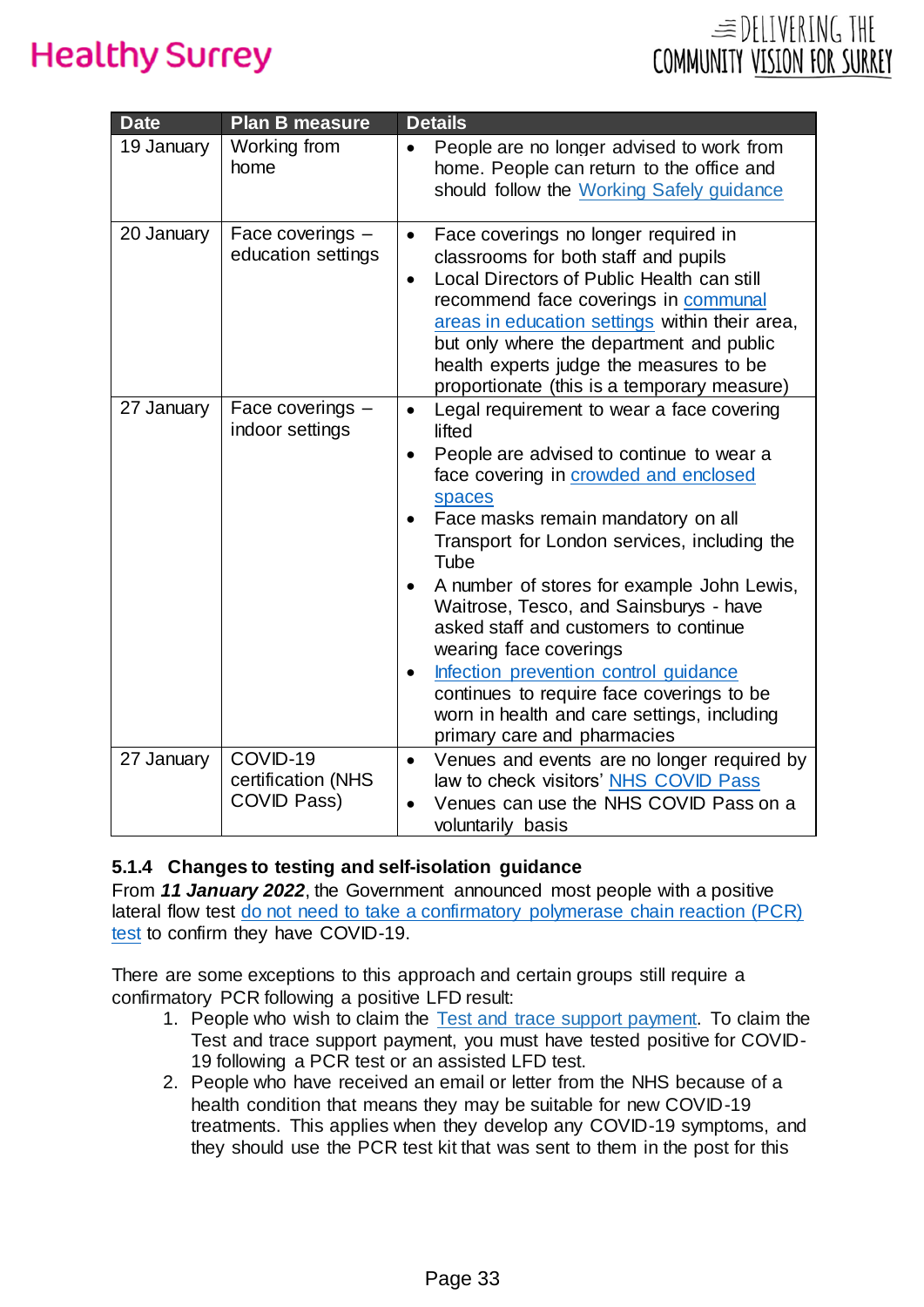



purpose. If they have not received a PCR test kit, they can arrange [to have](https://www.gov.uk/get-coronavirus-test)  a [PCR](https://www.gov.uk/get-coronavirus-test) test.

- 3. People who are taking LFD tests as part of research or surveillance programmes, and the programme asks them to take a follow-up PCR test.
- 4. People who have a positive day 2 LFD test result [after they arrive in](https://www.gov.uk/guidance/travel-to-england-from-another-country-during-coronavirus-covid-19)  [England](https://www.gov.uk/guidance/travel-to-england-from-another-country-during-coronavirus-covid-19)<sup>1</sup>

From *17 January 2022*, the Government introduced changes to [self-isolation](https://www.gov.uk/government/publications/covid-19-stay-at-home-guidance/stay-at-home-guidance-for-households-with-possible-coronavirus-covid-19-infection)  [guidance](https://www.gov.uk/government/publications/covid-19-stay-at-home-guidance/stay-at-home-guidance-for-households-with-possible-coronavirus-covid-19-infection) meaning that people with COVID-19 in England can now end their selfisolation after five full days, as long as they test negative on day five and day six and do not have a high temperature. It is still a legal requirement for those with COVID-19 to self-isolate for 10 days with the option to end self-isolation after five full days following two negative LFD tests as outlined below:



Anyone who ends their self-isolation period before 10 full days, is strongly advised:

- to limit close contact with other people outside of their household, especially in crowded, enclosed or poorly ventilated spaces
- to work from home if you they can
- to wear a face covering in [crowded, enclosed or poorly ventilated spaces](https://www.gov.uk/government/publications/face-coverings-when-to-wear-one-and-how-to-make-your-own/face-coverings-when-to-wear-one-and-how-to-make-your-own) and where they are in close contact with other people
- to limit contact with anyone who is at higher risk of severe illness if infected with COVID-19
- to follow the guidance on how to stay safe and help prevent the spread of [COVID-19](https://www.gov.uk/guidance/covid-19-coronavirus-restrictions-what-you-can-and-cannot-do)

## **5.2 Local Outbreak Management Plan**

 $\overline{a}$ 

Surrey's Local Outbreak Engagement Board is responsible for senior oversight, direction and leadership of outbreak response, outlined in the Local Outbreak Management Plan (LOMP). Due to the significant increase in transmission of COVID-19 as a result of Omicron, Surrey's COVID Management Group (CMG) was stood back up on *21 December 2021* for continued oversight and management of

<sup>1</sup> From *11 February*, there will be further changes to international travel rules regarding testing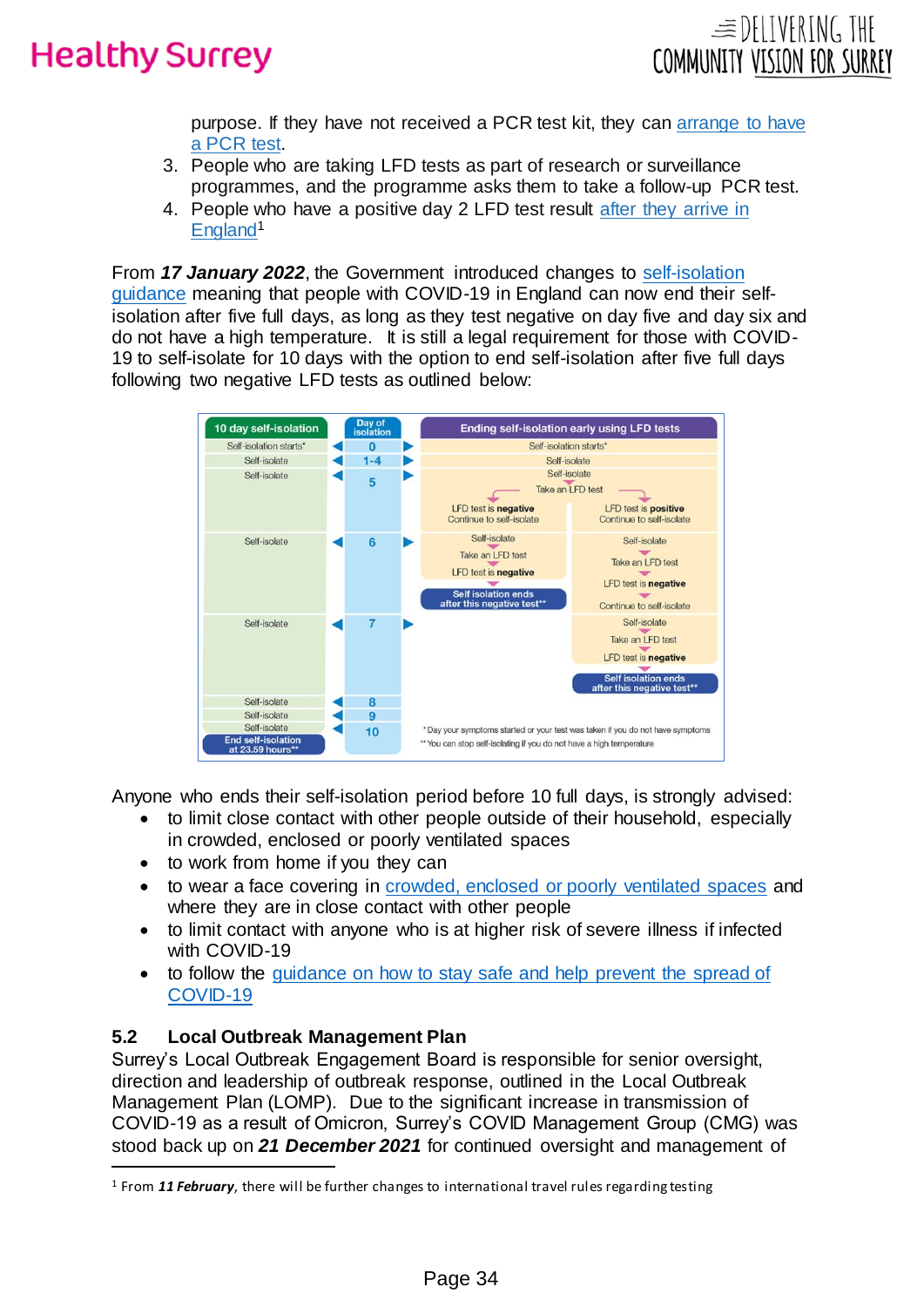



the pandemic response. Surrey Heartlands ICS Resilience and EPRR Board has been suspended while CMG is in operation.

Surrey's [COVID-19 Local Outbreak Management Plan](https://www.surreycc.gov.uk/people-and-community/emergency-planning-and-community-safety/coronavirus/local-outbreak-plan) (version 15) was published on 10 December 2021 and reflects the COVID-19 Response: Autumn and Winter Plan 2021 and the revised COVID-19 Contain Framework described above. As a result of changes expected to national policy and guidance in mid-February, it has been agreed that a review of the LOMP will commence in March 2022.

Developments and progress on delivery across key workstreams are outlined below:

#### **5.2.1 COVID-19 Vaccination Programme**

Surrey's [Weekly Coronavirus Full Summary Report](https://www.surreycc.gov.uk/people-and-community/emergency-planning-and-community-safety/coronavirus/alert-levels-and-local-outbreak-plan/figures-and-statistics) provides vaccination data for all districts and boroughs. National daily and weekly data on COVID-19 vaccinations is available [here.](https://www.england.nhs.uk/statistics/statistical-work-areas/covid-19-vaccinations/)

#### *Surrey Heartlands CCG*

Information on Surrey Heartlands Clinical Commissioning Group (CCG) COVID-19 vaccination programme is available [here.](https://www.surreyheartlandsccg.nhs.uk/covid-19/covid-19-vaccination-programme) Surrey Heartlands vaccination programme is designed to be flexible to deliver on Joint Committee on Vaccination and Immunisation (JCVI) guidance and is focusing on four key priority areas whilst continuing to provide the 'evergreen offer'.

As of *23 January 2022*, Surrey Heartlands CCG has delivered over 2 million COVID-19 vaccinations. This consists of 780k first doses, 706k second doses and 574k booster doses. Booster vaccination uptake in those aged 16 years and over is currently 85% which is similar to the South East regional average (84.5%). 60% of children aged 12-15 years have received their first vaccination, and 94.7% of eligible immunosuppressed people have taken up the third dose vaccination. Surrey Heartlands has delivered the highest number of vaccinations among pregnant women nationally, and the highest number of vaccinations for those with Severe Mental Illness and Learning Disabilities in the South East region.

Surrey Heartlands has received £126k of additional funding following a successful bid submitted through the NHS England and NHS Improvement (NHSEI) regional team for targeted outreach. A review of the programme team has been completed, including governance arrangements and extension of staff contracts.

Surrey Heartlands continues to successfully deliver vaccinations, despite a decline in demand. As well as continuing targeted communications, the following areas are of immediate focus:

- **Low uptake areas**  Target areas have been identified and plans put in place with Primary Care Networks (PCNs) to address low vaccine uptake. Delivery is monitored and additional support is being provided via target pop-ups and clinics.
- **Hard to reach** There has been a shift in delivery to support outreach teams to increase uptake in individuals and communities who have not had the vaccine. Additional outreach is taking place, supported by Local Vaccination Sites.
- **12–15-year-olds second dose vaccination**  School vaccination plan is in place and being delivered.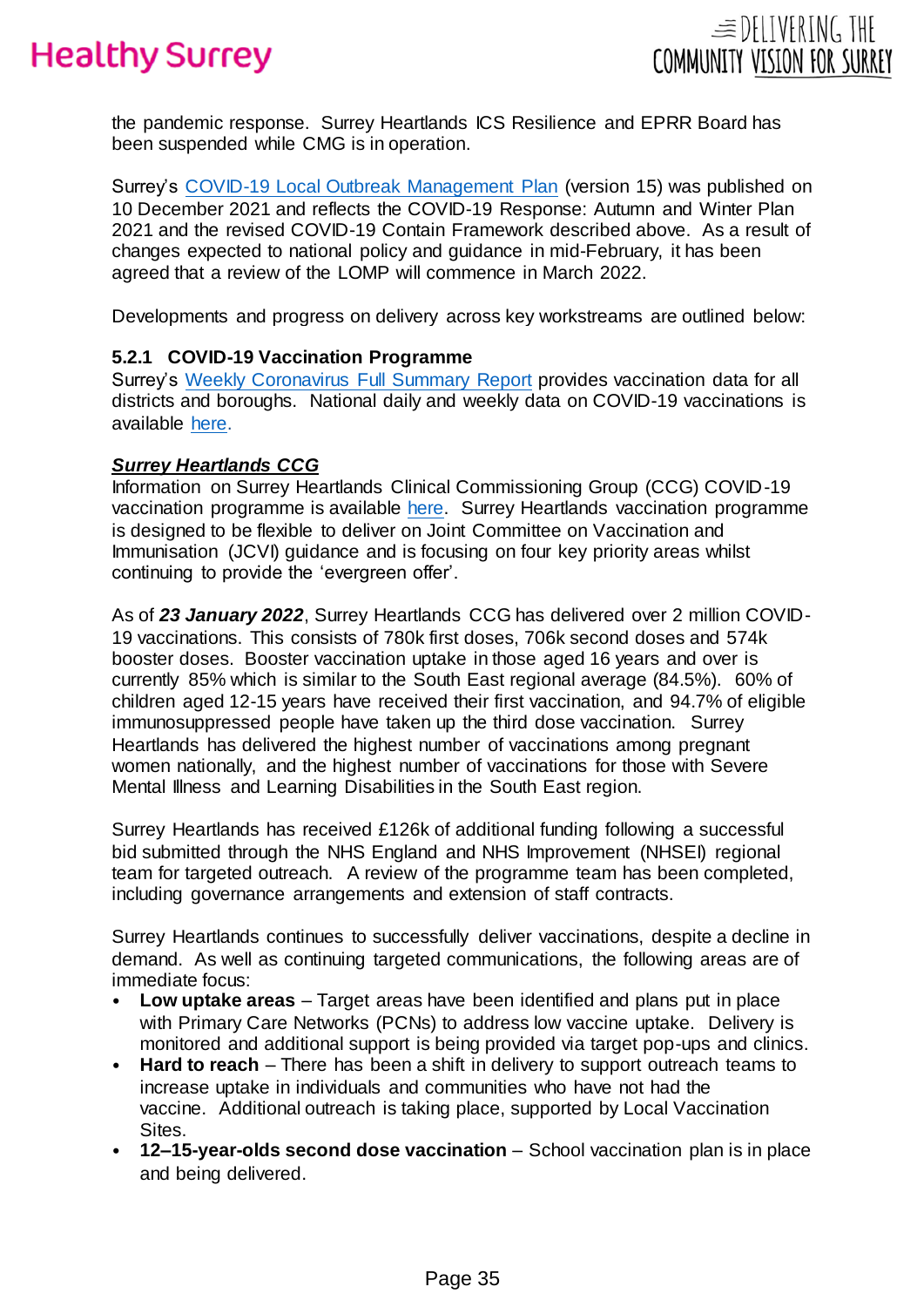• **Clinically Extremely Vulnerable 5–11-year-olds** – Vaccination of this cohort commenced in the week of 24 January 2022.

 $\equiv$ DELIVERING THE

COMMUNITY VISION FOR SURREY

- **Immunosuppressed (all other)**  Work is underway with PCN Leads to understand remaining numbers and forecasting for supported delivery where required. Four doses have begun for immunosuppressed individuals aged 16 years and over
- Care Home Staff Project plan is in place with PCNs, Surrey County Council and Surrey Care Association to continue to drive uptake of the booster among care home staff. Although not currently mandated, booster uptake amongst this cohort has been lower than in other cohorts; work is underway to understand hesitancies and assist with overcoming them

# *Frimley Health and Care ICS*

Information on the Frimley Clinical Commissioning Group (CCG) COVID-19 vaccination programme is available [here.](https://www.frimleyhealthandcare.org.uk/living-here/covid-19-vaccination/) The Frimley vaccination programme continues to enact government-endorsed Joint Committee on Vaccination and Immunisation (JCVI) guidance, operating flexibly to respond to changing requirements, and providing localised vaccination sites. The current service provides an 'evergreen offer' to all eligible cohorts, which includes:

- Two primary doses and a booster for all over 16s and for all young people aged 12-15 who are in a risk group
- Three primary doses and a booster (fourth dose) for all severely immunosuppressed people over the age of 12 (and those who have severely immunosuppressed household contacts)
- Two primary doses for all healthy 12–15-year-olds
- Two primary doses for children aged 5-11 who are in a risk group (and those who have severely immunosuppressed household contacts)

As of 1 February 2022, Frimley ICS has delivered over 1.5 million COVID-19 vaccinations. This consists of 580k first doses, 542k second doses and 460k booster doses. Booster vaccination uptake in those eligible aged 16 years and over is currently 84%. 64% of children aged 12-15 years have received their first vaccination, and 92.7% of eligible immunosuppressed people have taken up the third dose vaccination. Frimley ICS has delivered first doses to 82% of pregnant women at the end of their second trimester, and second doses to 74%. Frimley is in the top ten systems nationally for Learning Disabilities vaccination uptake. For people with Serious Mental Illness, vaccination uptake varies across parts of the system; Surrey Heath is performing well at 84% booster uptake for those eligible, as is Farnham at 81%.

Frimley ICS has received £43k of additional funding following a successful bid submitted through the NHSEI regional team for targeted outreach. The programme team is working with NHSEI and other systems in the South East on consultations for the future of the programme in 2022/23. Licensed estates have been reviewed and extensions agreed in principle for those sites to the end of June 2022. The Workforce Bureau continues to support PCNs and the Vaccination Centres with staffing to protect core Primary Care resources.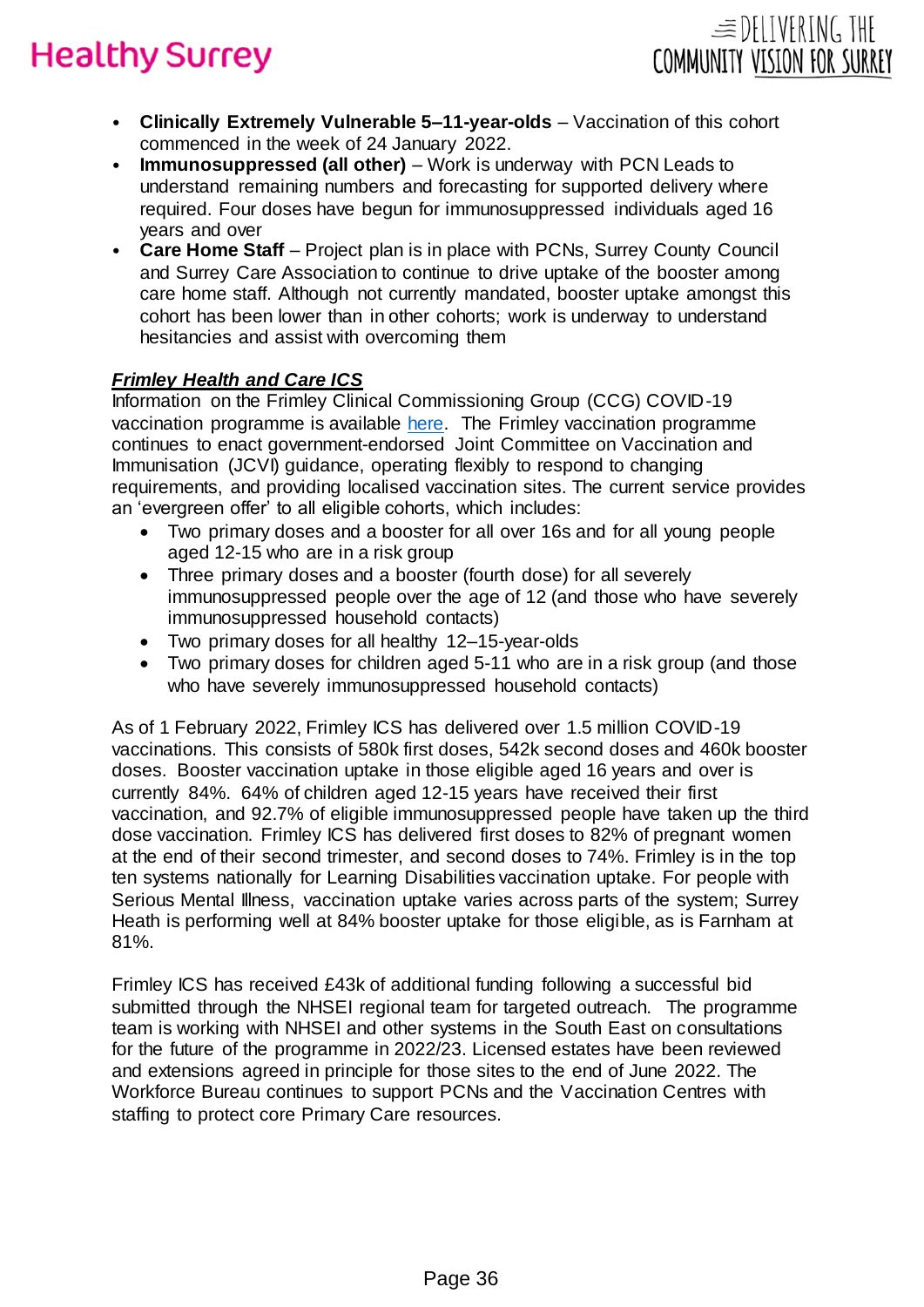

The immediate focus of Frimley's vaccination programme is outlined below:

- **Low uptake areas**  Target areas have been identified and plans put in place with Primary Care Networks (PCNs) to address low vaccine uptake. Delivery is being monitored and additional support is being provided via a mobile service which is now established in East Berkshire and is due to roll out in Surrey Heath imminently. This has been scoped and planned in liaison with Local Authority colleagues
- **Hard to reach communities**  There has been a special focus on increasing outreach to hard-to-reach elements in local communities, supported by an extensive communications campaign and the continued availability of local sites in the heart of communities
- **12–15-year-olds second dose vaccination**  School vaccination plan is in place and being delivered
- **Clinically Extremely Vulnerable 5–11-year-olds**  Vaccination of this cohort commenced in the week of 31 January via the PCNs. School Age Immunisation Services (SAIS) support for vaccinating in special schools is being scoped, with SAIS providers willing to support subject to NHSEI agreement
- **Immunosuppressed (all other)** PCNs have run searches on their eligible patients to ensure call-back for fourth (booster) doses; walk-in availability is accommodated where clinical evidence is provided and booking on the National Booking System has now been enabled
- **Pregnant Women** alongside a raft of communications outreach including clinical FAQs and webinars, plans are being explored to base vaccinators into Frimley Park and Wexham Park Hospitals to work alongside the antenatal units
- **People with Learning Disabilities** PCNs continue to reach out individually to people with learning disabilities and have received additional funding to support this work, including making reasonable adjustments
- **Care Home Residents and Staff**  PCNs have visited all care homes to offer vaccinations to residents and staff, and continue to monitor need (e.g. new residents and staff) via weekly ward rounds. All sites are able to prioritise ad hoc walk-ins from staff showing identification. Other measures include:
	- <sup>o</sup> Close monitoring of the capacity tracker by the quality team for targeted support
	- <sup>o</sup> Vaccination information sessions run by the care homes team
	- Fortnightly care homes forums for a regular source of open information sharing and a safe space for managers to ask questions and access resources
	- $\circ$  Close working relationship with local authorities, providing them with information to pass on through their networks

## **Evergreen Offer and Phase 3 – Addressing Inequalities**

The Equality Impact Assessment for Surrey is available [here](https://www.surreyheartlandsccg.nhs.uk/documents/documents/your-health/coronavirus-covid-19/754-210924-covid-19-vaccination-programme-phase-three-equality-health-impact-assessment-surreycc/file) and has underpinned the approach to communications and engagement of under-served communities and those with lowest confidence in the vaccination programme. The strategic approach to addressing inequalities in uptake of the vaccination programme has included systematic application of [Public Health England's Health Inequalities toolkit](https://fingertips.phe.org.uk/profile/inequality-tools) and the [Behaviour Change Wheel](https://www.gov.uk/government/publications/behaviour-change-guide-for-local-government-and-partners) to inform insight driven and co-produced solutions. The Equality group for vaccinations oversees the delivery groups dedicated to this work including, outreach working group - supporting, drug and alcohol users, Gypsy Roma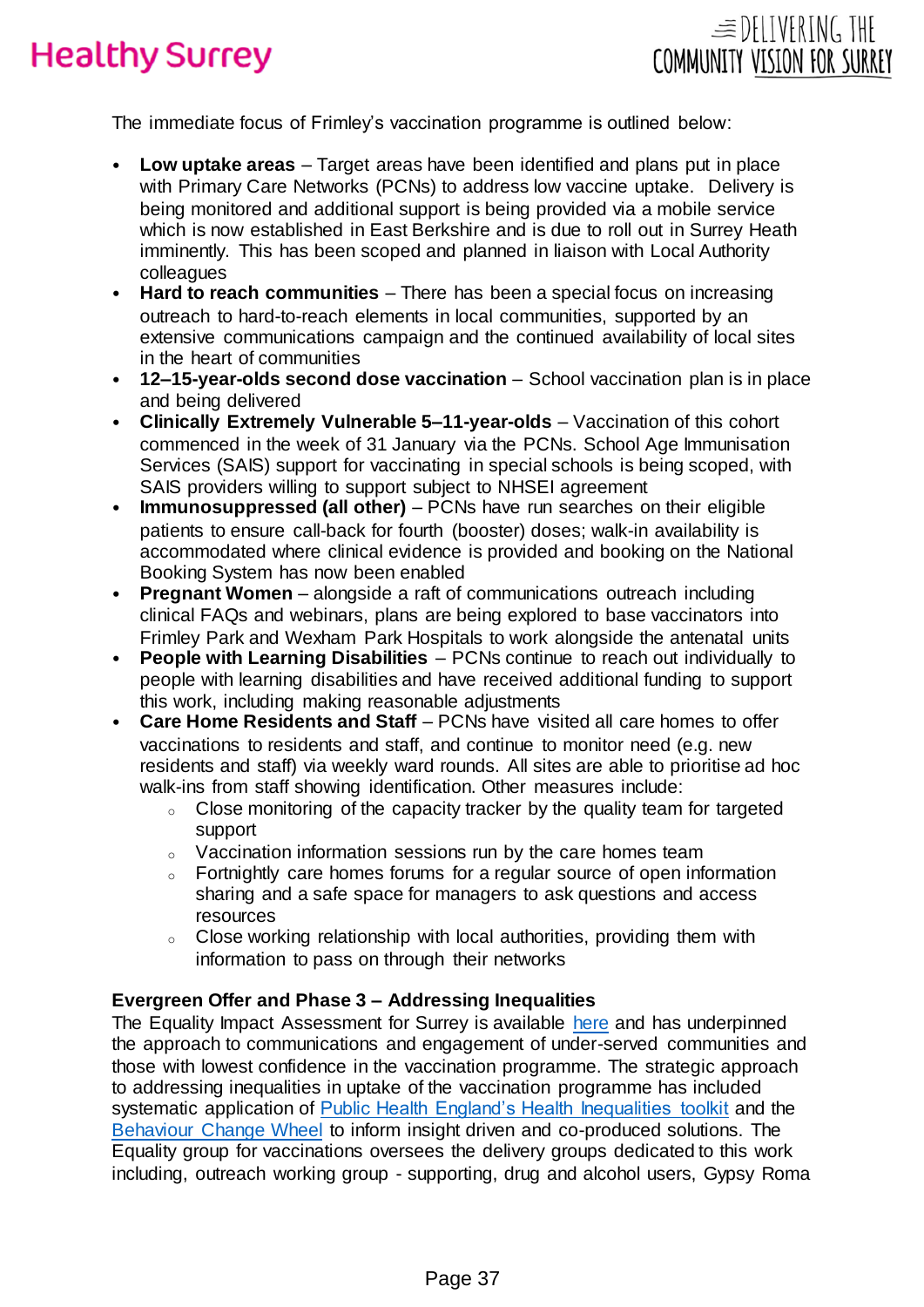

 $\equiv$  DELIVERING THE

COMMUNITY VISION FOR SURREY

### **Vaccination as a Condition of Deployment (VCOD)**

As [announced by the Secretary of State for Health and Social Care on 31 January](https://www.gov.uk/government/speeches/oral-statement-on-vaccines-as-a-condition-of-deployment)  [2022,](https://www.gov.uk/government/speeches/oral-statement-on-vaccines-as-a-condition-of-deployment) the government has stated that its intention is to [revoke the regulations](https://www.gov.uk/government/news/consultation-on-removing-vaccination-as-a-condition-of-deployment-for-health-and-social-care-staff)  [making vaccines a condition of deployment for health and social care staff,](https://www.gov.uk/government/news/consultation-on-removing-vaccination-as-a-condition-of-deployment-for-health-and-social-care-staff) subject to parliamentary process. The government has also published a [written ministerial](https://questions-statements.parliament.uk/written-statements/detail/2022-02-03/hcws587)  [statement including what registered persons should do](https://questions-statements.parliament.uk/written-statements/detail/2022-02-03/hcws587) regarding the 3 February deadline for first doses.

#### **5.2.2 COVID-19 Testing**

Details on COVID-19 testing in Surrey available are [here.](https://www.surreycc.gov.uk/people-and-community/emergency-planning-and-community-safety/coronavirus/testing/symptom-free/home-delivery-and-collection)

The purpose of the testing programme is to provide a coordinated and partnershipled COVID-19 symptomatic and symptom-free testing in Surrey, enabling the residents of Surrey to have high quality, timely and accessible COVID-19 testing services and information, aligned with national testing programmes and best practice.

#### **SYMPTOM-FREE TESTING**

 $\overline{a}$ 

#### **Targeted Community Testing**

Surrey provides symptom-free testing, specifically aimed to target under-represented and disproportionally impacted groups. This service is delivered directly by the Agile Testing Units (ATU), and via community partners such as, community pharmacies, and community outreach providers.

**Agile Testing Unit:** The Surrey Testing Operational Group currently utilises two ATUs, which can provide supervised<sup>2</sup> Lateral Flow Devices (LFD) testing and collection of self-test LFD kits to be used at home. The ATU is mainly deployed to areas where underrepresented and disproportionately impacted groups live and areas with high COVID-19 cases across Surrey. In December 2021 and January 2022, around 131,000 self-test LFD kits were distributed through the ATU. The ATU is also being used to educate and promote testing for COVID-19 across several geographical locations, which have been chosen to target populations that are under-represented in testing or disproportionately affected by COVID-19.

 $2$  When temperatures are below 15 degrees, it is not possible to provide supervised testing at ATU sites because the LFD results are unreliable below this temperature.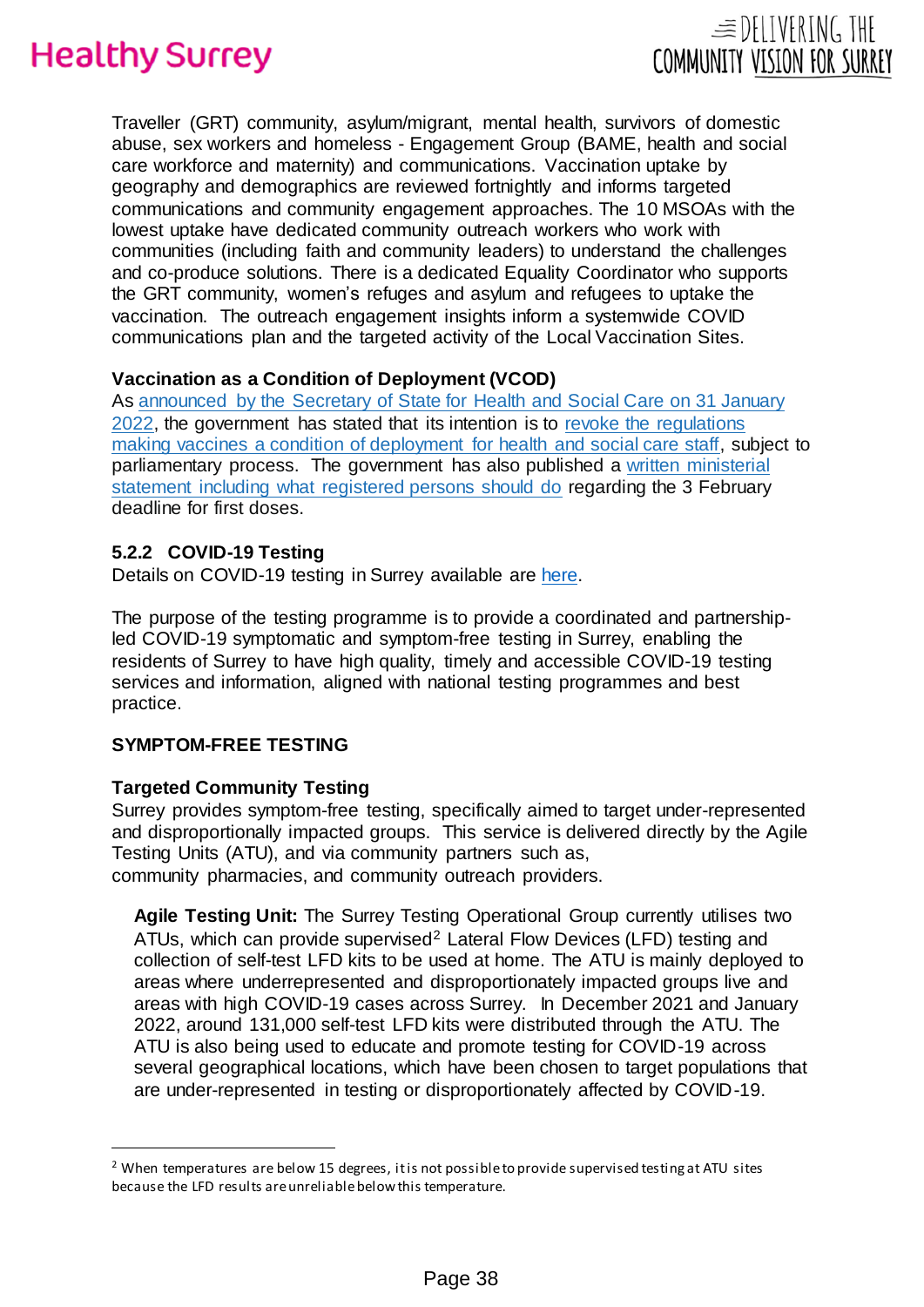**Community Pharmacies:** Supervised symptom-free testing using LFDs is currently available in a number of community pharmacies across the county. In total, 25 pharmacies are currently accredited across Surrey, and 408 supervised tests were carried out in these pharmacies between 1 December 2021 and 24 January 2022. These pharmacies offer assisted testing to anyone aged over 11 years who lives, works, or studies in Surrey. Anyone aged under 16 must be accompanied by a parent or guardian.

 $\equiv$  DELIVERING THE

COMMUNITY VISION FOR SURREY

**Community Outreach Providers**: The Surrey Testing Programme in partnership with outreach providers who work with vulnerable and hard to reach communities, has set up on-site LFD supervised testing or collection of self-test LFD test kits. LeatherHEAD START, Amber Foundation and Renewed Hope (who all serve homeless people) and Epsom and Ewell Foodbank are currently delivering LFD testing as part of this service provider model, and the Surrey Testing Operational group is in discussion with other service providers who wish to onboard. 424 LFDs were distributed, and 507 supervised tests were delivered by these outreach providers between 1 December 2021 and 24 January 2022.

**Asylum Hotels:** Requests for LFD kits from asylum hotels in Surrey are also served through this scheme. There is capacity in the Surrey network to accommodate 1250 residents through these settings. Over the past two months 1000 LFD test kits have been supplied to residents.

## **Emergency LFDs to Daily Testing of Contacts of Covid (DTCC)**

In response to the sudden and exponential rise in Omicron cases and the associated unprecedented increase in demand for LFDs in December 2021, the Surrey Testing Operational Group provided LFDs to vaccination sites, South East Coast Ambulance Service (SECAmb), primary care settings and other sites. The provision of LFDs to DTCC ran from the 14 December 2021 to the 14 January 2022. In this period:

- 6,669 LFD test kits were distributed to vaccination centres
- $\bullet$  4,509 innova 25s<sup>3</sup> to SECAmb

 $\overline{a}$ 

- 414 LFD test kits to primary care
- 16,212 LFD test kits to other sites across Surrey

#### **Other ways to access symptom-free testing**

There are two national channels available for individuals to obtain self-test LFD kits. Individuals can either:

- <sup>o</sup> Collect self-test LFD kits from many pharmacies participating in Pharmacy Collect. Individuals must get a collection code [online](https://test-for-coronavirus.service.gov.uk/collect-lateral-flow-kits) before visiting the pharmacy to collect their self-test LFD kits. The location of Pharmacy Collect sites can be found on the [NHS Test Site Finder](https://maps.test-and-trace.nhs.uk/)
- o [Order self-test LFD kits online](https://www.gov.uk/order-coronavirus-rapid-lateral-flow-tests) to be delivered to their home for themselves or members of their household.

There are multiple nationally led asymptomatic testing streams that provide regular LFD testing in various high-risk settings, such as educational settings, care settings, NHS settings, and a small number of workplaces participating in daily contact testing. LFD testing kits are provided by NHS Test and Trace directly to these

<sup>&</sup>lt;sup>3</sup> An Innova 25 is a specific type of LFD kit that can only be distributed to health and care staff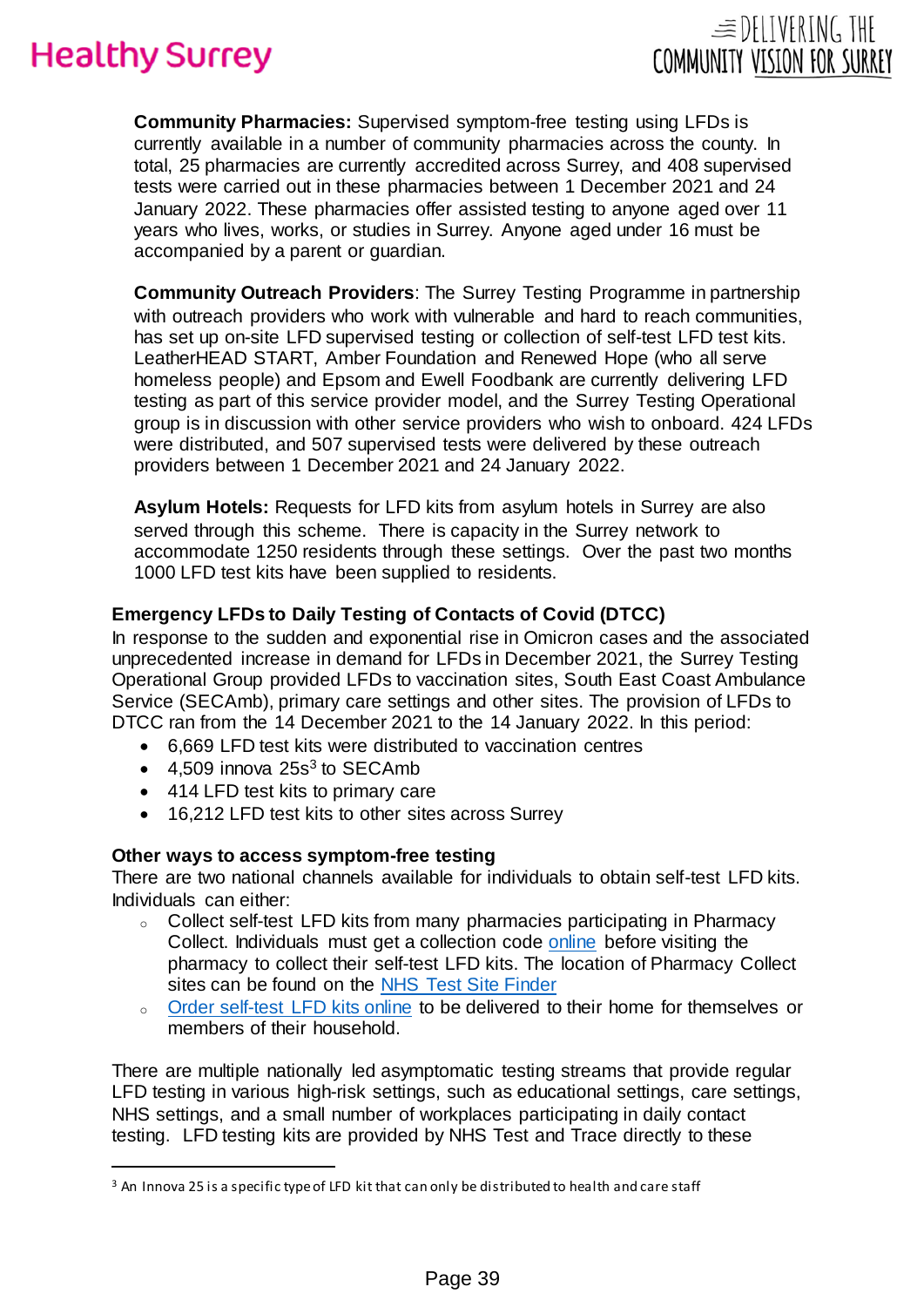



settings or individuals are directed to collect or order self-test LFD kits from the routes already mentioned.

People are urged to report their LFD tests results (whether positive, negative, or void) to provide authorities with the data necessary for monitoring infection rates and identifying areas where COVID-19 cases are high. Information on how to report LFD tests is available [here.](https://www.nhs.uk/conditions/coronavirus-covid-19/testing/test-results/report-a-rapid-lateral-flow-test-result/)

#### **SYMPTOMATIC TESTING**

Individuals should continue to self-isolate and [arrange a PCR test](https://www.gov.uk/get-coronavirus-test) as soon as they develop any of the three main symptoms of COVID-19:

- a high temperature
- a new continuous cough
- a loss or change to your sense of smell or taste

PCR testing for symptomatic individuals continues to be accessible at a number of locations including:

- A drive-through regional test site in Guildford
- Seven Local Test Sites (LTS) in areas of greater population density offering cycle/walk-in testing in Guildford, Hersham, Waverley (Farnham), Epsom, Spelthorne, Surrey Heath and Woking
- Mobile testing units, which are rotated around the county in response to need and epidemiological data

GPs can also order stocks of PCR tests for testing symptomatic patients. GPs can use these at their discretion to offer the swabs where they deem it to be clinically appropriate. This improves streamlining of patient care and can increase access to testing for patients who would otherwise be unlikely to take a test via the primary testing routes. This might be due to barriers around language, distance, disability, or digital inclusion. These PCR testing kits are also available to symptomatic general practice staff and their symptomatic household members.

The Surrey Testing Programme continues to support certain settings, such as prisons and other high-risk settings with symptomatic PCR testing and testing support during outbreaks upon request. Over the past two months, 466 PCRs were used in prisons to support mass testing of close contacts.

#### **5.2.3 Local Contact Tracing**

Details on Local Contact Tracing in Surrey are available [here.](https://www.surreycc.gov.uk/people-and-community/emergency-planning-and-community-safety/coronavirus/testing/nhs-test-and-trace)

Local contact tracing continues to play an important role in breaking the chains of COVID-19 transmission. Surrey's Local Tracing Partnership (our Local Contact Tracing Team) operate 'Local 24' in postcodes that represent 45% of the population based on need. This means that for the first 24 hours, the national NHS Test and Trace Team attempt to contact individuals who have tested positive for COVID-19 to provide advice and to obtain details of anyone they have been in close contact with. If the NHS Test and Trace Team are unable to contact an individual within 24 hours, the case is passed to Surrey's Local Tracing Partnership who will continue trying to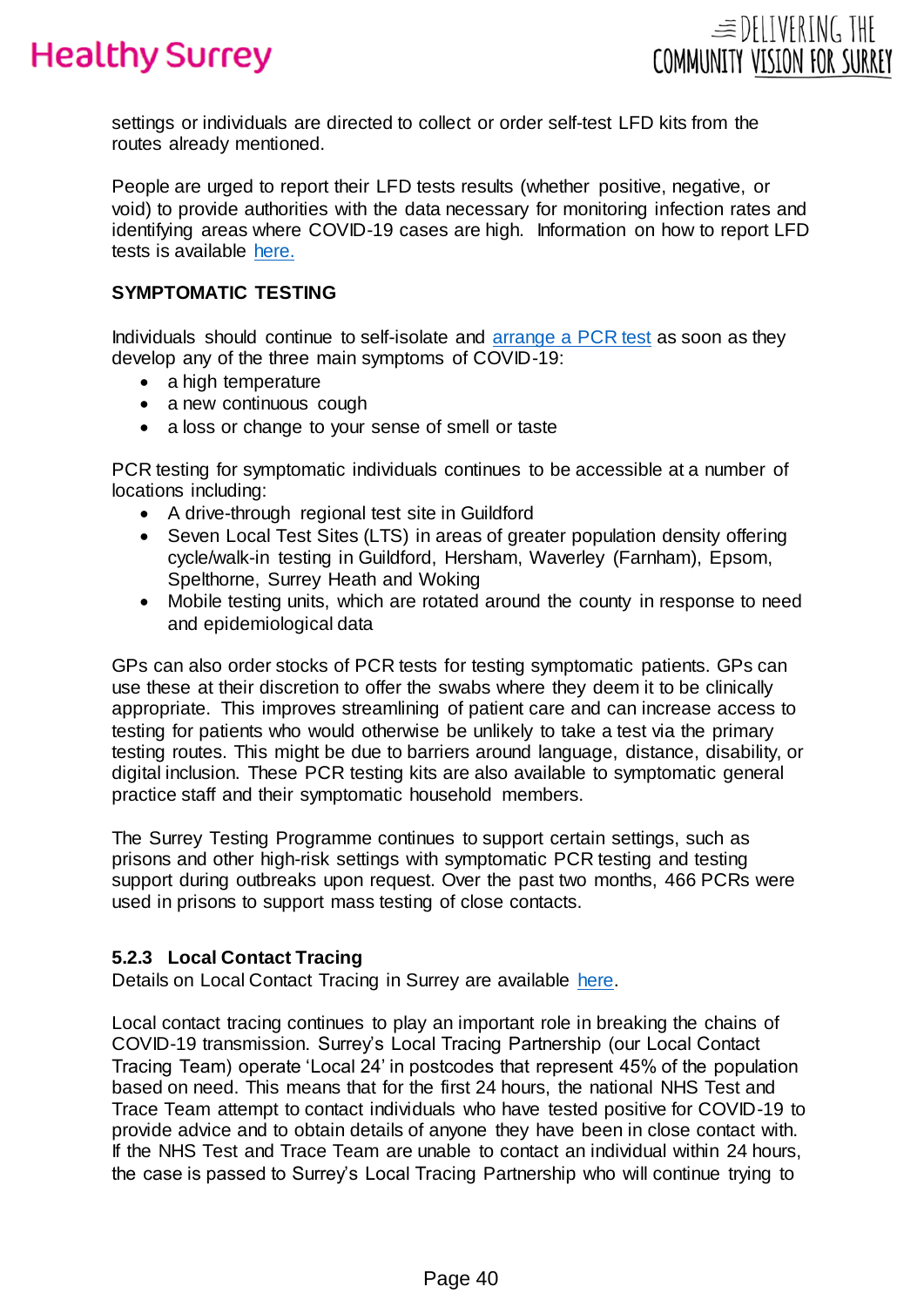

contact the person by phone. The contact tracers in Surrey are currently managing high case numbers and are successful in completing around 70% of cases referred to them. When case numbers fall there is a plan to return to offering 'Local 24' to 100% of the population and to return to 'Local 8' (where cases are passed directly to Surrey after the 8-hour opportunity to complete their questionnaire online).

The Contact Tracing Delivery Group oversees local contact tracing and reports to Surrey Heartlands Integrated Care System (ICS) Resilience and Emergency Preparedness, Resilience and Response (EPRR) Board to ensure robust and clear decision making. Contact tracing, testing and vaccinations leads are working collaboratively via weekly COVID Management Group (CMG) meetings to provide an agile and coordinated response to operational priorities within the three COVID-19 programmes.

## **5.2.4 High Risk Settings**

## **Education**

As set out in the [Schools COVID-19 operational guidance,](https://www.gov.uk/government/publications/actions-for-schools-during-the-coronavirus-outbreak/schools-covid-19-operational-guidance) the Government's priority is for education settings to deliver face-to-face, high-quality education to all children and young people. For education and early years settings this means COVID-19 continues to be a virus that we learn to live with. The national education [Contingency](https://www.gov.uk/government/publications/coronavirus-covid-19-local-restrictions-in-education-and-childcare-settings/contingency-framework-education-and-childcare-settings#measures)  [Framework](https://www.gov.uk/government/publications/coronavirus-covid-19-local-restrictions-in-education-and-childcare-settings/contingency-framework-education-and-childcare-settings#measures) is promoted and deployed locally where there are COVID-19 outbreaks in education settings. Schools can also reach out directly to their named Area School Officer if they have any concerns, and where appropriate a supportive 'COVID Clinic' will is convened in response to rising cases within the setting, and to discuss mitigation measures.

The [COVID-19 school guidance](https://www.gov.uk/government/publications/actions-for-schools-during-the-coronavirus-outbreak) now reflects the changes following the Government's [Plan B](https://www.gov.uk/government/news/prime-minister-confirms-move-to-plan-b-in-england) measures coming to an end. Among other changes, face coverings are now no longer recommended to be worn in classrooms or when moving around the premises outside of classrooms in education settings, such as in corridors and communal areas. However, face coverings may temporarily and exceptionally, be advised by the Director of Public Health in specific circumstances. For example, for an individual setting, as part of their responsibilities in outbreak management, or across areas where the Department for Education (DfE) and public health experts judge the measure to be proportionate, based on evidence and specific local public health concerns.

The shift in protective measures outlined in [guidance](https://www.gov.uk/government/publications/actions-for-schools-during-the-coronavirus-outbreak/schools-covid-19-operational-guidance) allows schools more freedom to be flexible in the delivery of learning and means that the school environment has returned to a status similar to before the pandemic. Education and early years settings continue with their routine and proactive infection control procedures in place like enhanced cleaning, ventilation, frequent testing (age-appropriate), hand washing and CO2 monitoring to allow for safer, controlled environments. Most COVID-19 infections in children are mild and the chances of becoming seriously ill or ending up in hospital are very low [\(How does COVID-19 affect](https://covid.joinzoe.com/post/covid-in-children-webinar)  [children? \(joinzoe.com\)\).](https://covid.joinzoe.com/post/covid-in-children-webinar) Children are generally better off being in school in terms of their overall wellbeing and development. School relationship colleagues continue to support schools with any apprehension among school leaders, staff, pupils, and their families.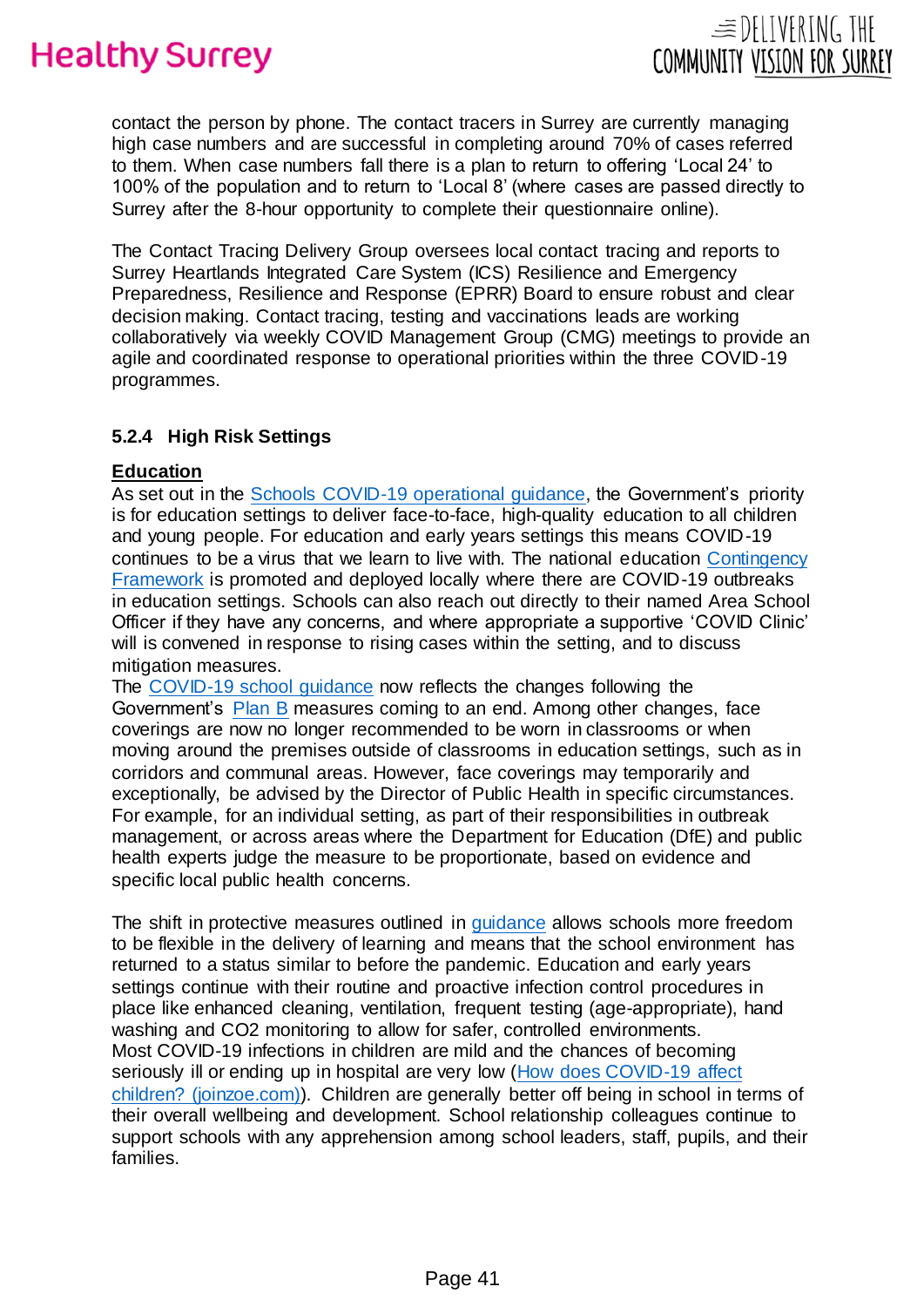

### **Testing and close contacts**

Schools continue to promote twice weekly symptom-free lateral flow testing for secondary school age pupils, and all staff and parents/carers. [Confirmatory PCR](https://www.gov.uk/government/news/confirmatory-pcr-tests-to-be-temporarily-suspended-for-positive-lateral-flow-test-results)  [testing](https://www.gov.uk/government/news/confirmatory-pcr-tests-to-be-temporarily-suspended-for-positive-lateral-flow-test-results) following a positive LFD result is currently paused based on recent advice from UK Health Security Agency (UKHSA). LFD testing guidance to end selfisolation early as a positive case has been clearly communicated to schools in line with the updated [Stay at home: guidance.](https://www.gov.uk/government/publications/covid-19-stay-at-home-guidance/stay-at-home-guidance-for-households-with-possible-coronavirus-covid-19-infection) Unvaccinated COVID-19 contacts of cases are required to self-isolate for the full 10-day period, whereas fully vaccinated individuals who are COVID-19 contacts don't need to isolate but should take daily LFD tests for seven days.

Surrey Public Health colleagues continue to help schools to understand the contact tracing process and to make them aware that the Surrey Contact Tracing Team will support schools as far as they are able.

#### **Vaccinations**

The Children and Family Health Surrey Immunisation Service continue to offer COVID-19 vaccines to school children aged 12-15 years. The vaccine is now a twodose schedule, 12 weeks apart, offered in schools. There are also a range of locations offering bookable appointments for 12–15-year-olds. The latest information is available [here.](https://www.surreyheartlandsccg.nhs.uk/covid-19/covid-19-vaccination-programme/12-to-15-year-old-vaccinations)

If the service is unable to vaccinate a child due to absence or sickness on the day they visit the school, the parent/carer will be advised to book a clinic for their first or second dose. They will only be directed to book a clinic if a consent form has been completed. The [Surrey Heartlands](https://surreyheartlandsccg.nhs.uk/covid-19/coronavirus-covid-19-vaccination-faqs) CCG web pages provide more information and Frequently Asked Questions about vaccinations in Surrey.

#### **Data**

With the continuation of high rates of community infection, there is likely to be transmission in educational settings. Therefore, Surrey Public Health Team and School Relationships Service continue to provide access to advice, support, and guidance to education sector leaders to support successful delivery of quality education. This includes support for schools to do all that is reasonably practical to ensure the health, safety and welfare of all staff and students.

Surrey Public Health Team continues to review [COVID-19 data](https://www.surreycc.gov.uk/community/emergency-planning-and-community-safety/coronavirus/local-outbreak-plan/figures-and-statistics) twice weekly, in addition to meeting twice weekly to specifically focus on education settings. This focused insight allows Surrey to analyse individual school trends, outbreak size, and whether a setting has recently received support to implement additional contingency measures. District and borough level infection data are available to education and early years settings and schools are reminded about accessing this regularly within weekly newsletter to school leaders.

#### **Additional needs and attendance**

The previous report indicated data and feedback from education settings suggests children have presented in schools with a wide range of additional needs attributed to the disruption to learning, social interactions and family life since March 2020. The return to school has provided an opportunity to assess need and the short, medium or long-term support required. The sector continues to work closely to ensure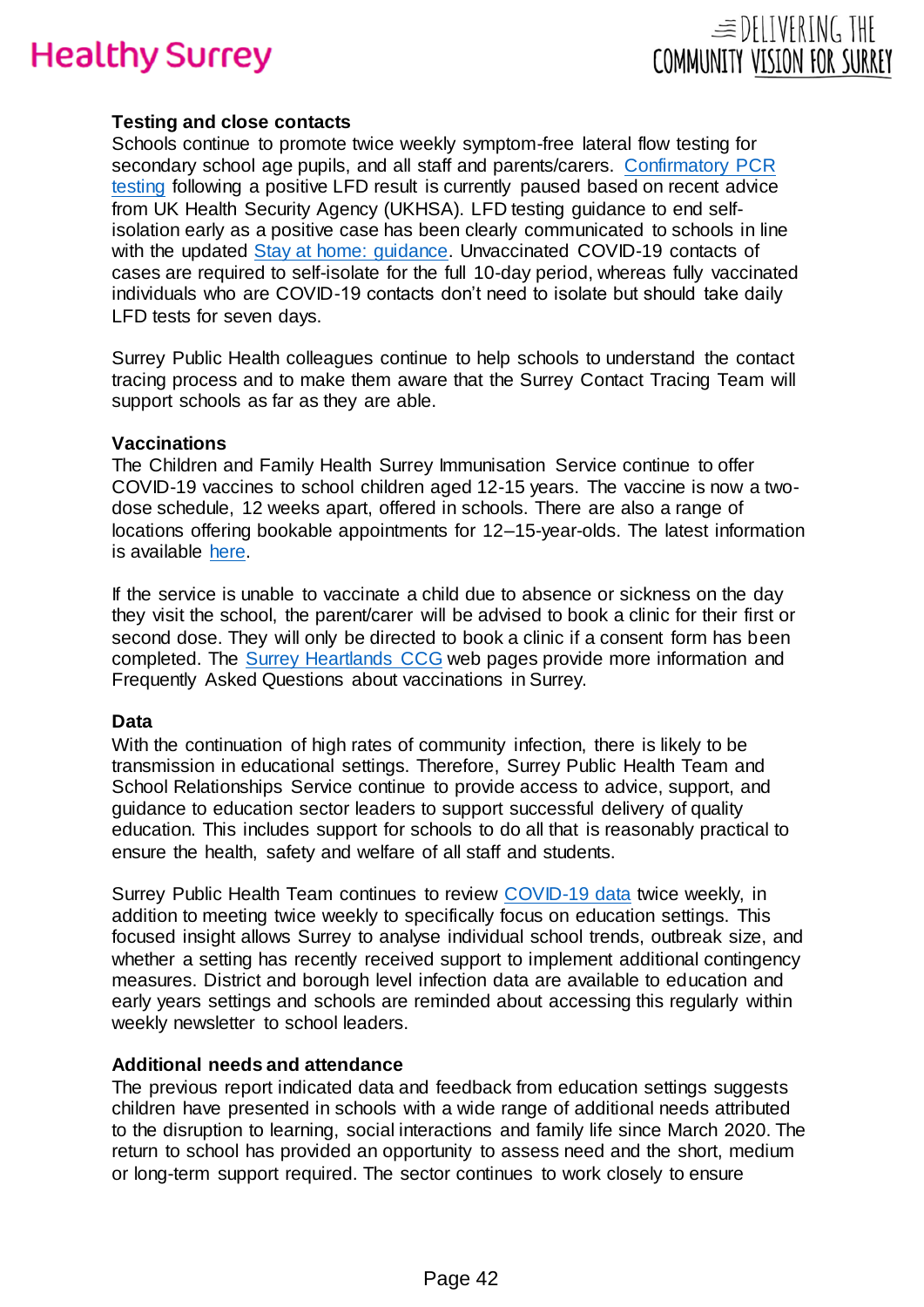

children in early years are being prepared and ready for learning at school, and for the preparedness and resilience of those young people leaving school and moving into further education.

#### **Support for children/families with a free school meal entitlement**

There has been strong support from the Council and school leaders for food vouchers for children in receipt of benefit-related Free School Meals (FSMs) over the school holidays. Surrey County Council, in discussion with schools and partners, has agreed to continue funding to provide all families with children eligible for benefitrelated FSMs with supermarket food vouchers over the Spring half term. A £15 voucher will cover the Spring 2022 half term period. Details regarding the process have been sent to schools.

#### **Universities**

Surrey Public Health Team continues to work closely with Surrey's university settings on their COVID-19 response. University settings have been supported to access regular symptom-free LFD testing, vaccinations, and support with considerations of international students travelling in and out of the county and country. Surrey Public Health colleagues also join regional discussions with UKHSA, Department for Health and Social Care (DHSC), and DfE – at which Surrey's universities are well represented. SCC communications assets and campaigns are frequently shared, many of which have been targeted to university student age groups. Targeted social media influencer campaigns continue based on insights of the impact on students during the pandemic.

#### **Care Homes**

The Care Homes COVID-19 Outbreak Oversight Group meets weekly to look at the current COVID-19 outbreaks in care homes and co-ordination of system response in line with national [guidance.](https://www.gov.uk/government/collections/coronavirus-covid-19-social-care-guidance) Public Health work closely with the UKSHA to receive details on daily outbreaks. Targeted support in response to outbreaks continues to be provided by SCC's Quality Assurance Team, Infection prevention and control (IPC) nurses, and NHS care home leads. This targeted support in response to outbreaks focuses on IPC, outbreak management, workforce, confidence in management, safeguarding and vaccination uptake.

Information on the current position (as of 1 Feb 2022) within care home settings is outlined below:

#### **Outbreaks**

- In November 2021, new outbreaks averaged 10 per week. Outbreaks rose sharply in December, averaging at 45 per week and peaking at 73 in the week of the 20 December 2021. As of 1 February, outbreaks have now reduced back to around 10 per week
- Positive tests amongst residents in care homes peaked in the week of 27 December 2021. Positive tests amongst care home staff are higher than in residents and only started to decline in the week of 24 January 2022
- Despite outbreaks and positive tests increasing in December, deaths registered with CQC remained low and below previous average years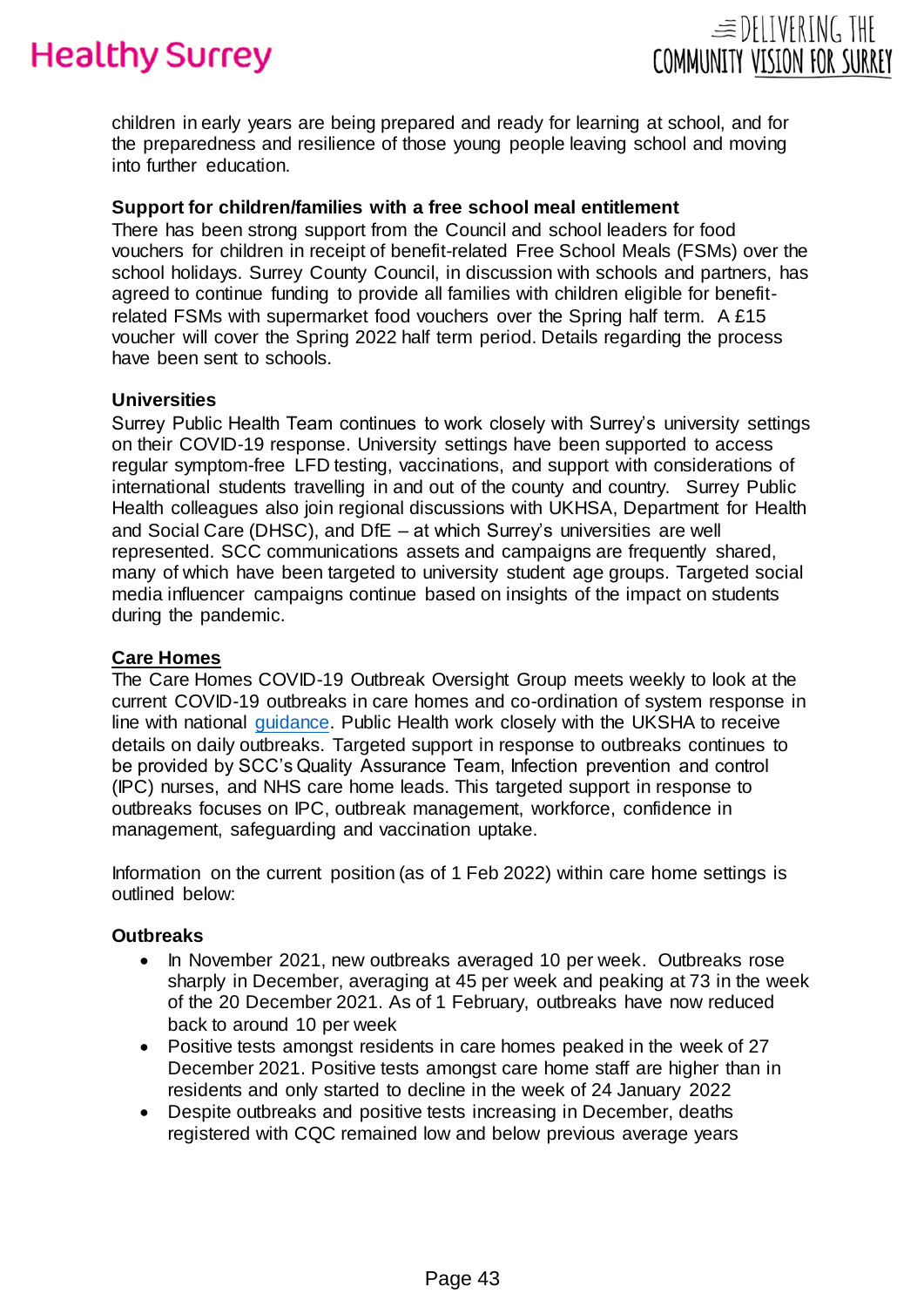

# **COVID-19 infection rate**

- PCR testing  $-3.61\%$  (533 positive tests out of 14,783, 218 of which were residents)
- Lateral flow testing 0.17% (358 positive tests out of 30,018; 58 of these were residents)

# **COVID-19 vaccination (8 December 2020 to 23 January 2022)**

Section 5.2.1 provides a progress update from Surrey Heartlands CCG and Frimley Health and Care ICS relating to delivery of COVID-19 vaccinations within care homes. The following data on COVID-19 vaccination in care homes has been extracted from Surrey's [Weekly Coronavirus Full Summary Report:](https://www.surreycc.gov.uk/people-and-community/emergency-planning-and-community-safety/coronavirus/alert-levels-and-local-outbreak-plan/figures-and-statistics)

| Older Adult Care Homes (residents aged 65 years and over) – Residents |                                        |                                                                       |                                                                                                |                                                                       |                                                                                                |                                                                              |                                                                    |  |
|-----------------------------------------------------------------------|----------------------------------------|-----------------------------------------------------------------------|------------------------------------------------------------------------------------------------|-----------------------------------------------------------------------|------------------------------------------------------------------------------------------------|------------------------------------------------------------------------------|--------------------------------------------------------------------|--|
| <b>Area</b>                                                           | <b>Total</b><br>number of<br>residents | <b>Number of</b><br>eligible<br>residents<br>vaccinated<br>(1st dose) | $%$ of<br>eligible<br>residents<br>of older<br>adult care<br>homes<br>vaccinated<br>(1st dose) | <b>Number of</b><br>eligible<br>residents<br>vaccinated<br>(2nd dose) | $%$ of<br>eligible<br>residents<br>of older<br>adult care<br>homes<br>vaccinated<br>(2nd dose) | <b>Number of</b><br>eligible<br>residents<br>vaccinated<br>(booster<br>dose) | $%$ of<br>eligible<br>residents<br>vaccinated<br>(booster<br>dose) |  |
| England                                                               | 315,252                                | 303,113                                                               | 96.1%                                                                                          | 298,930                                                               | 94.8%                                                                                          | 276,945                                                                      | 88.2%                                                              |  |
| South<br>East                                                         | 56,498                                 | 54,499                                                                | 96.5%                                                                                          | 53,777                                                                | 95.2%                                                                                          | 50,363                                                                       | 88.5%                                                              |  |
| <b>Surrey</b>                                                         | 8,719                                  | 8,440                                                                 | 96.8%                                                                                          | 8,345                                                                 | 95.7%                                                                                          | 8,196                                                                        | 91.0%                                                              |  |

| Older Adult Care Homes (residents aged 65 years and over) - Staff |                             |                                                                   |                                                                                            |                                                                   |                                                                                            |                                                                          |                                                                |  |
|-------------------------------------------------------------------|-----------------------------|-------------------------------------------------------------------|--------------------------------------------------------------------------------------------|-------------------------------------------------------------------|--------------------------------------------------------------------------------------------|--------------------------------------------------------------------------|----------------------------------------------------------------|--|
| Area                                                              | Total<br>number of<br>staff | <b>Number of</b><br>eligible<br>staff<br>vaccinated<br>(1st dose) | $%$ of<br>eligible<br>staff of<br>older adult<br>care<br>homes<br>vaccinated<br>(1st dose) | <b>Number of</b><br>eligible<br>staff<br>vaccinated<br>(2nd dose) | $%$ of<br>eligible<br>staff of<br>older adult<br>care<br>homes<br>vaccinated<br>(2nd dose) | <b>Number of</b><br>eligible<br>staff<br>vaccinated<br>(booster<br>dose) | $%$ of<br>eligible<br>staff<br>vaccinated<br>(booster<br>dose) |  |
| England                                                           | 460,061                     | 440,873                                                           | 95.8%                                                                                      | 437,116                                                           | 95.0%                                                                                      | 223,396                                                                  | 48.6%                                                          |  |
| South<br>East                                                     | 84,844                      | 80,492                                                            | 94.9%                                                                                      | 79,661                                                            | 93.9%                                                                                      | 42,407                                                                   | 50.0%                                                          |  |
| <b>Surrey</b>                                                     | 14,127                      | 13,121                                                            | 92.9%                                                                                      | 12,947                                                            | 91.6%                                                                                      | 6,537                                                                    | 46.3%                                                          |  |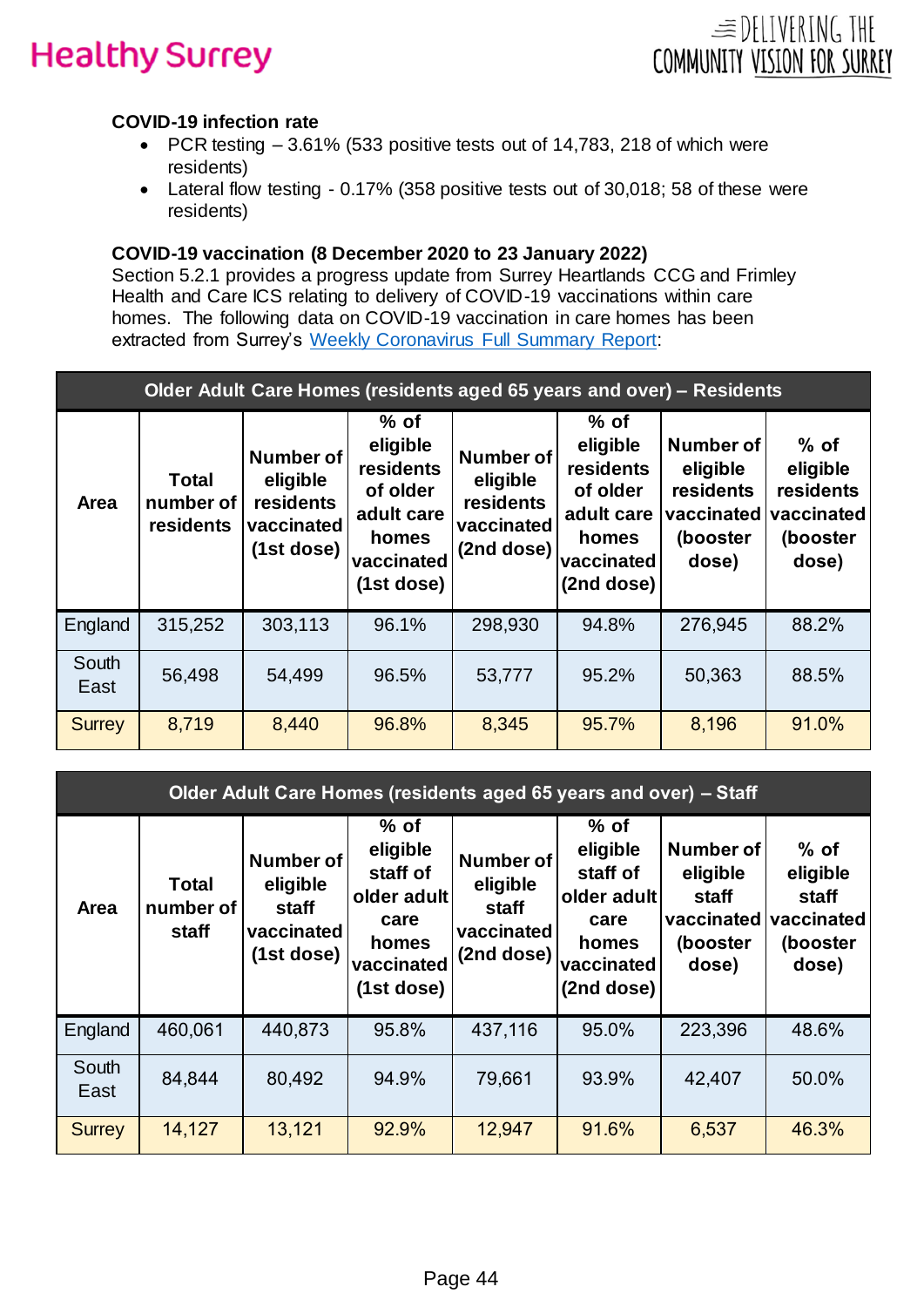

| Younger Adult Care Homes (residents aged under 65) - Residents |                                        |                                                                       |                                                                                                       |                                                                       |                                                                                                |                                                                              |                                                                    |  |
|----------------------------------------------------------------|----------------------------------------|-----------------------------------------------------------------------|-------------------------------------------------------------------------------------------------------|-----------------------------------------------------------------------|------------------------------------------------------------------------------------------------|------------------------------------------------------------------------------|--------------------------------------------------------------------|--|
| Area                                                           | <b>Total</b><br>number of<br>residents | <b>Number of</b><br>eligible<br>residents<br>vaccinated<br>(1st dose) | $%$ of<br>eligible<br><b>residents</b><br>of older<br>adult care<br>homes<br>vaccinated<br>(1st dose) | <b>Number of</b><br>eligible<br>residents<br>vaccinated<br>(2nd dose) | $%$ of<br>eligible<br>residents<br>of older<br>adult care<br>homes<br>vaccinated<br>(2nd dose) | <b>Number of</b><br>eligible<br>residents<br>vaccinated<br>(booster<br>dose) | $%$ of<br>eligible<br>residents<br>vaccinated<br>(booster<br>dose) |  |
| England                                                        | 34,927                                 | 32,860                                                                | 94.1%                                                                                                 | 32,207                                                                | 92.2%                                                                                          | 27,221                                                                       | 77.9%                                                              |  |
| South<br>East                                                  | 6,443                                  | 6,112                                                                 | 94.9%                                                                                                 | 5,973                                                                 | 92.7%                                                                                          | 4,960                                                                        | 77.0%                                                              |  |
| <b>Surrey</b>                                                  | 729                                    | 699                                                                   | 95.9%                                                                                                 | 677                                                                   | 92.9%                                                                                          | 637                                                                          | 87.4%                                                              |  |

| Younger Adult Care Home (residents aged under 65) - Staff |                                    |                                                            |                                                                                            |                                                                   |                                                                                            |                                                                                     |                                                  |  |
|-----------------------------------------------------------|------------------------------------|------------------------------------------------------------|--------------------------------------------------------------------------------------------|-------------------------------------------------------------------|--------------------------------------------------------------------------------------------|-------------------------------------------------------------------------------------|--------------------------------------------------|--|
| <b>Area</b>                                               | <b>Total</b><br>number of<br>staff | Number of<br>eligible<br>staff<br>vaccinated<br>(1st dose) | $%$ of<br>eligible<br>staff of<br>older adult<br>care<br>homes<br>vaccinated<br>(1st dose) | <b>Number of</b><br>eligible<br>staff<br>vaccinated<br>(2nd dose) | $%$ of<br>eligible<br>staff of<br>older adult<br>care<br>homes<br>vaccinated<br>(2nd dose) | <b>Number of</b><br>eligible<br>staff<br>vaccinated vaccinated<br>(booster<br>dose) | $%$ of<br>eligible<br>staff<br>(booster<br>dose) |  |
| England                                                   | 84,966                             | 80,492                                                     | 94.7%                                                                                      | 79,762                                                            | 93.9%                                                                                      | 37,588                                                                              | 44.2%                                            |  |
| <b>Surrey</b>                                             | 2,349                              | 2,161                                                      | 92.0%                                                                                      | 2,144                                                             | 91.3%                                                                                      | 1,059                                                                               | 45.1%                                            |  |

Surrey has received over £39m of additional funding since the start of the pandemic to support care homes with additional costs and financial pressures incurred by the pandemic. Care homes will receive a further £4.9m of Infection Control Funds and Rapid Testing Funds, bringing the total support for care homes since the start of the pandemic to over £44m. By the end of March 2022 Surrey will have provided over £53m of additional financial support and funding to care homes in Surrey since the start of the pandemic. Total financial support across the whole of Surrey's Adult Social Care sector in this period will be over £89m by the end of March 2022.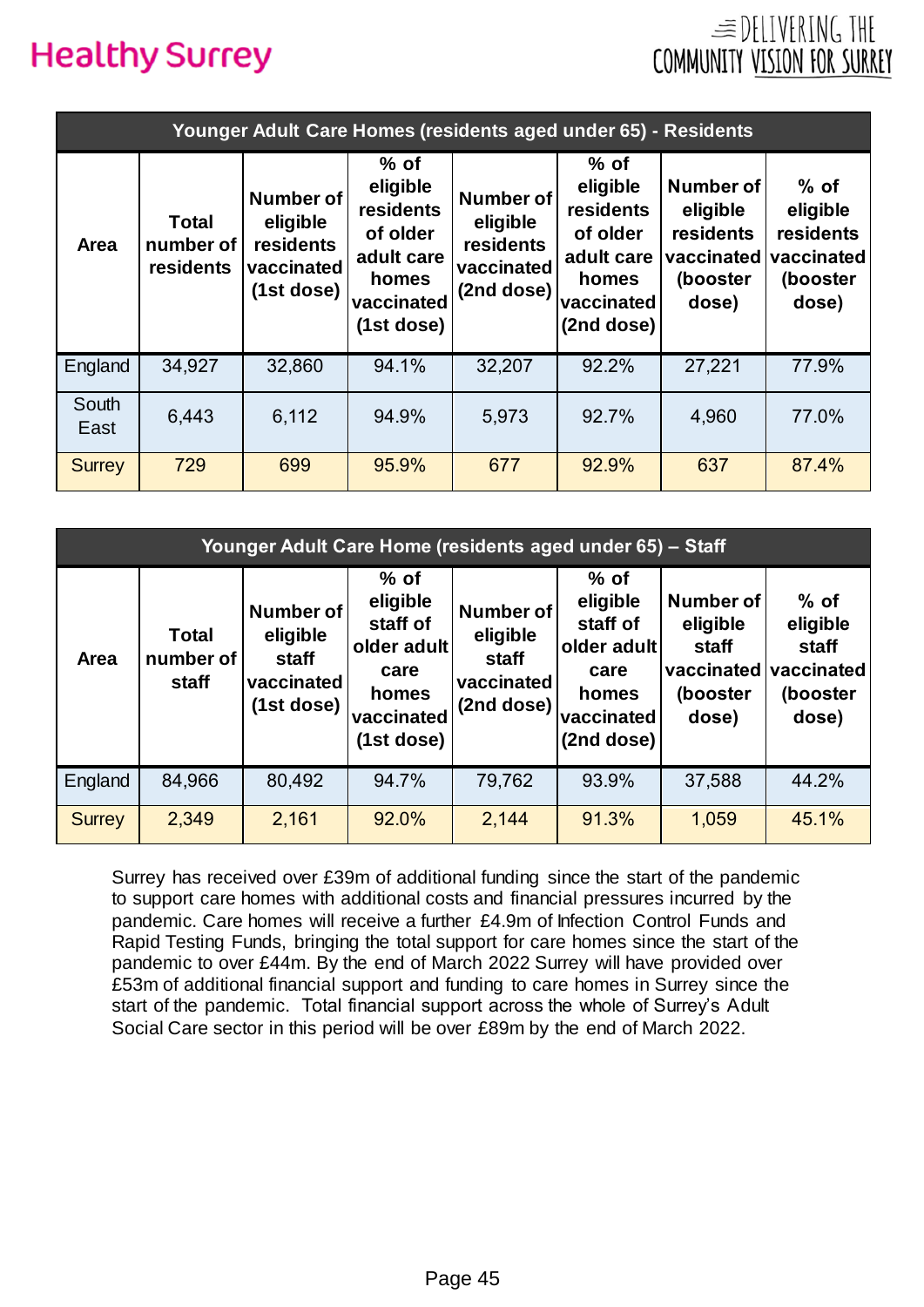



### **5.2.5 (COVID-19) Community Champions**

The main progress against the outcomes established for the second phase of the Community Champions programme is detailed below:

#### *Outcome 1: Community Champions scheme stablished across Surrey supporting minority groups*

After a year running the Community Champions programme across Surrey, we have identified the need to increase outreach, engagement and communication with all communities living in Surrey, in particular with communities that have been disproportionately impacted by COVID-19 pandemic. As a result, the Community Champions programme is closing the gap by engaging and supporting voluntary organisations with greater outreach to minority groups. This includes working directly with Surrey Coalition of Disabled People, Surrey Community Action, Central Surrey Voluntary Action and Action for Carers. This approach is designed to increase outreach and communication of reliable and accurate key public health information, but most importantly, it provides continuous feedback from different minority communities living in Surrey.

The main objectives of the agreements with these organisations are:

- To strengthen the capacity within the organisation to provide support to the expansion of the Community Champions programme – helping to build trust and empower minority groups to access key public health information and support effective feedback mechanisms.
- To provide funding for tailor community-based activities to ensure effective reach of appropriate messages and activities to respond to specific community needs.

#### *Outcome 2: Knowledge and awareness to reduce COVID-19 infections increased among Surrey residents, through dissemination of public health messages, including vaccination, testing and adoption of safer behaviours to prevent COVID-19 infections*

The (COVID-19) Community Champions briefing has become a key tool for the Community Champions to understand and disseminate key public health messages in a clear and simple way to their outreach groups and communities in general. Due to the emergence of the Omicron variant and the rapid changes and updates to COVID-19 guidelines, the frequency of the briefing was changed from fortnightly to weekly in December 2021.

#### *Outcome 3: Diversified Community Champions network including faith-based groups/organisations and ethnic minority groups, disabled people, among others*

Along with the new agreements with umbrella organisations to increase the outreach with minority groups and communities, the Community Champions programme is working closely with Central Surrey Voluntary Action, supporting a recruitment drive process in Elmbridge, Mole Valley and Epsom and Ewell. SCC is supporting a mapping process and engaging with Champions from these areas who are working with different communities, such as adults with learning disabilities, to learn from their experiences responding to the COVID-19 pandemic.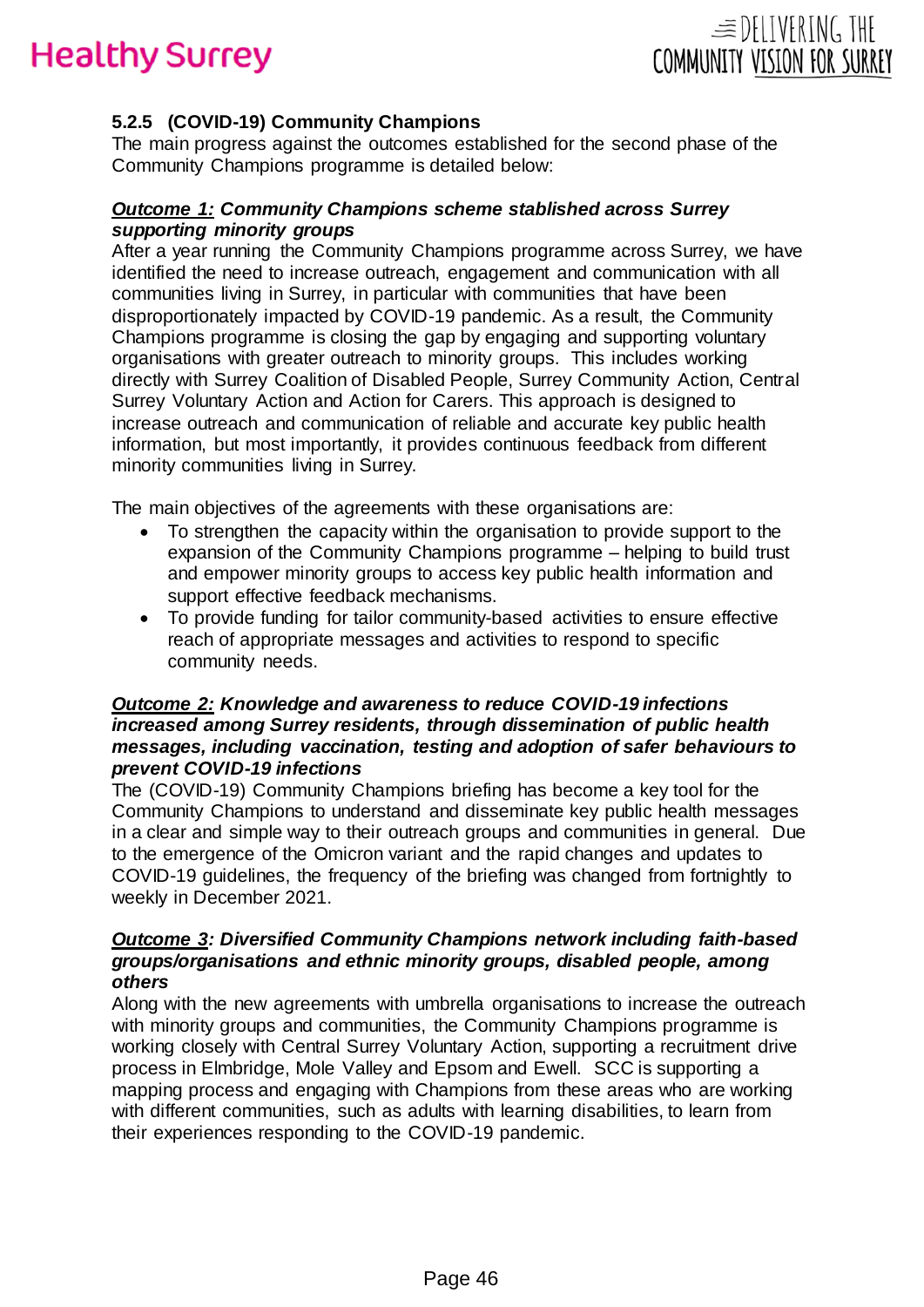

### *Outcome 4: Established county-wide forum for Community Champions interaction with internal and external partners, promoting engagement, sharing experiences and learning*

Spelthorne and Surrey Heath Boroughs are continuing holding a monthly webinar for their Champions. In November 2021, Spelthorne Borough Council held a special Community Champions webinar to mark their first year since the start of the scheme, supported by Borough councillors, staff and Champions. They took this opportunity to reflect on the achievements during this first year, shared information how the scheme has evolved and discussed their plans moving forwards with the Champions' inputs and support by the SCC.

Countywide Community Champions webinars are a valuable forum for discussing interesting topics with the Champions. In the last webinar, Champions had the opportunity to learn about Surrey Heartlands Community Testing programme, Active Surrey Strategy and the Surrey Vaccination Equality Strategy and discussed ways to work together to support these initiatives. The next webinar will take place at the end of February and will cover the local contact tracing and mental health and wellbeing services available for the residents in Surrey.

#### *Outcome 5: Tailored community-based interventions to improve COVID-19 response strategies using Community Champions feedback*

Feedback from the champions has highlighted the difficulties people with vision impairment experience accessing information disseminated by the Champions. As a result, the Champions briefing is now being distributed in two versions. Public Health is liaising with Surrey Coalition of Disabled People to explore other formats and computing software that could be used to improve the dissemination of COVID-19 key messages to people with vision impairment. In Spelthorne, feedback from Community Champions has been used to improve access of elderly residents with transport limitation to enable them to receive their booster vaccination.

Finally, Public Health is developing Evaluation Plan for the Community Champions programme, which will help re-define the priorities and expand work with key partners to reach minority groups most affected by the pandemic.

#### **5.2.6 Variants of Concern**

Omicron is now the dominant variant in England. The latest national data on Variants of Concern (VOCs) and Variants Under Investigation (VUIs), including distribution of case data by lower-tier local authority, is available [here.](https://www.gov.uk/government/publications/covid-19-variants-genomically-confirmed-case-numbers/variants-distribution-of-case-data-27-may-2021) Information and intelligence about VOCs in Surrey is available in the [Weekly Coronavirus Full](https://www.surreycc.gov.uk/people-and-community/emergency-planning-and-community-safety/coronavirus/alert-levels-and-local-outbreak-plan/figures-and-statistics)  [Summary Report.](https://www.surreycc.gov.uk/people-and-community/emergency-planning-and-community-safety/coronavirus/alert-levels-and-local-outbreak-plan/figures-and-statistics) Surrey County Council continues to play a critical role in responding to VOC and VUI outbreaks by working closely with UKHSA and local partners to monitor VOC cases, and working with local communities to ensure they are safe and supported.

#### **5.2.7 Managed Quarantine Service**

[Guidance](https://www.gov.uk/travel-abroad) explains what the COVID-19 testing and quarantine requirements are for travelling abroad, including the latest [foreign travel advice.](https://www.gov.uk/foreign-travel-advice) There are currently no countries or territories on the [red list](https://www.gov.uk/guidance/red-list-of-countries-and-territories) for travel to England. The red list is kept under constant review and countries and territories can be added to the red list at any time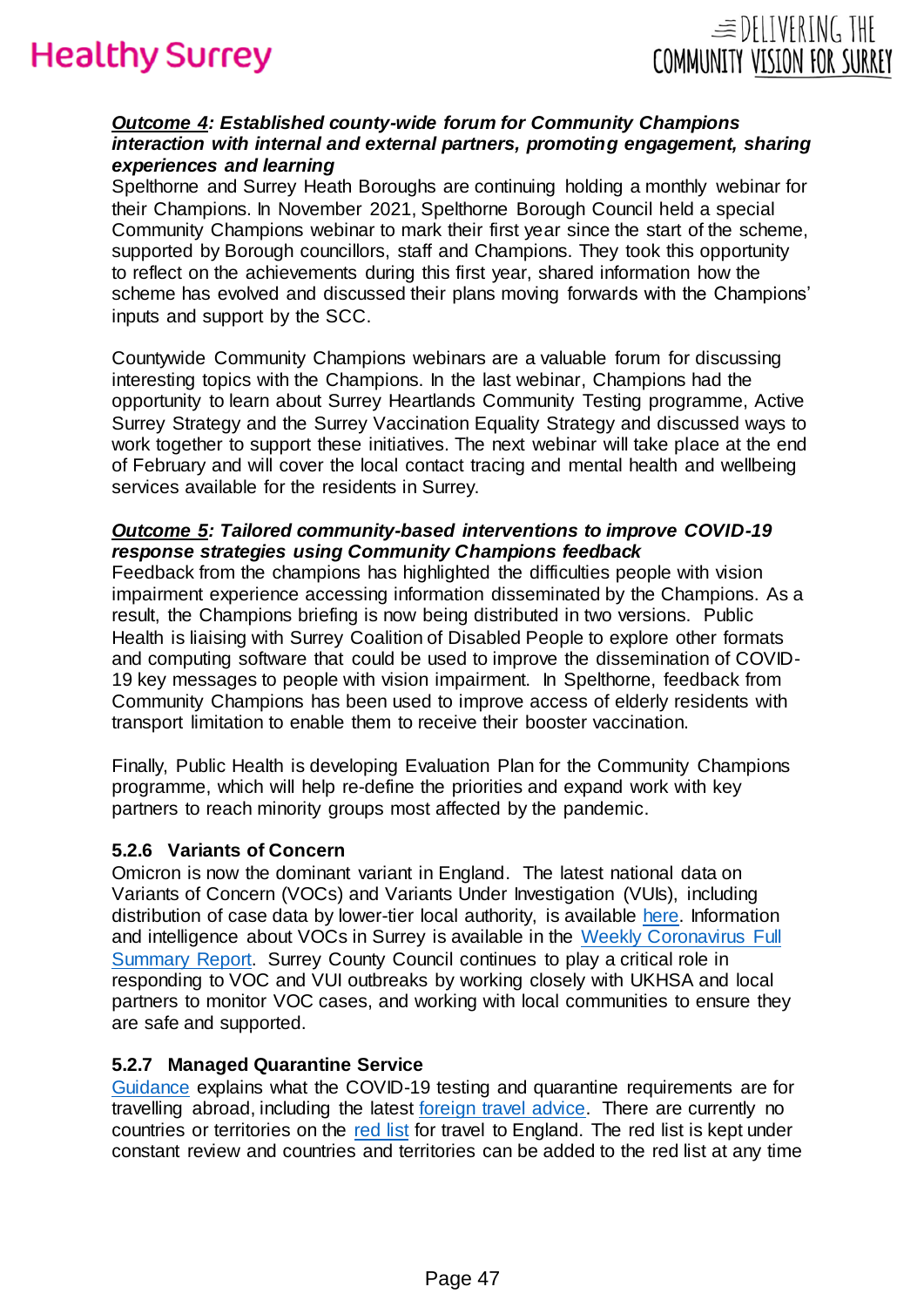

## **5.2.8 Initial accommodation, dispersal accommodation and bridging hotels**

Initial accommodation is short-term housing for asylum seekers who need accommodation urgently before their support applications have been fully assessed and longer-term accommodation can be arranged. There are currently four hotels in Surrey being used as Initial accommodation delivered by the Home Office.

Dispersal Accommodation is longer-term temporary accommodation managed by accommodation providers on behalf of the Home Office for those needing accommodation until their asylum claim has been fully determined. Surrey currently has one dispersal accommodation setting.

Bridging hotels provide accommodation for Afghan evacuees before they are offered more settled accommodation. This forms part of concerted nationwide efforts delivered for the Afghan Relocations and Assistance Policy (ARAP) and Afghan Citizens Resettlement Scheme (ACRS). There are currently three bridging hotels in Surrey.

Health and social care professionals (including SCC Public Health Team, Emergency Management Team, NHS, UKHSA, district and borough representatives) from across Surrey have been meeting with Home Office representatives to work in partnership on health and welfare issues, ensuring that residents have access to testing and vaccination to protect them from COVID-19.

## **Enforcement update - provided by Surrey Police:**

## Operation Apollo

Surrey Police's continued response to the Coronavirus Pandemic

Since the last update, no new Fixed penalty notices have been issued for Surrey and the total number of tickets issued since the start of the pandemic remains at 1,593.

With the relaxation of the guidelines over the last few months, this has eased reports into the Contact Centre and whilst there are a few calls, these are mainly administrative. There is not a lot of change to the content of the last report.

Surrey currently has 66 officers and staff self-isolating of which 35 are working from home. That equates to 1.6% of the workforce. We have seen an increase this week in the number of isolations due to positive lateral flow tests, but utilisation of the current guidelines assists with getting back to work sooner than before.

We have adopted the national guidance and are briefing officers and staff. Whilst facemasks are no longer mandatory, they are encouraged in crowded or open spaces or where they may come into contact with people they would not normally meet. Training and refresher courses are now coming back into being in person as well as the continuation of virtual technology for meetings.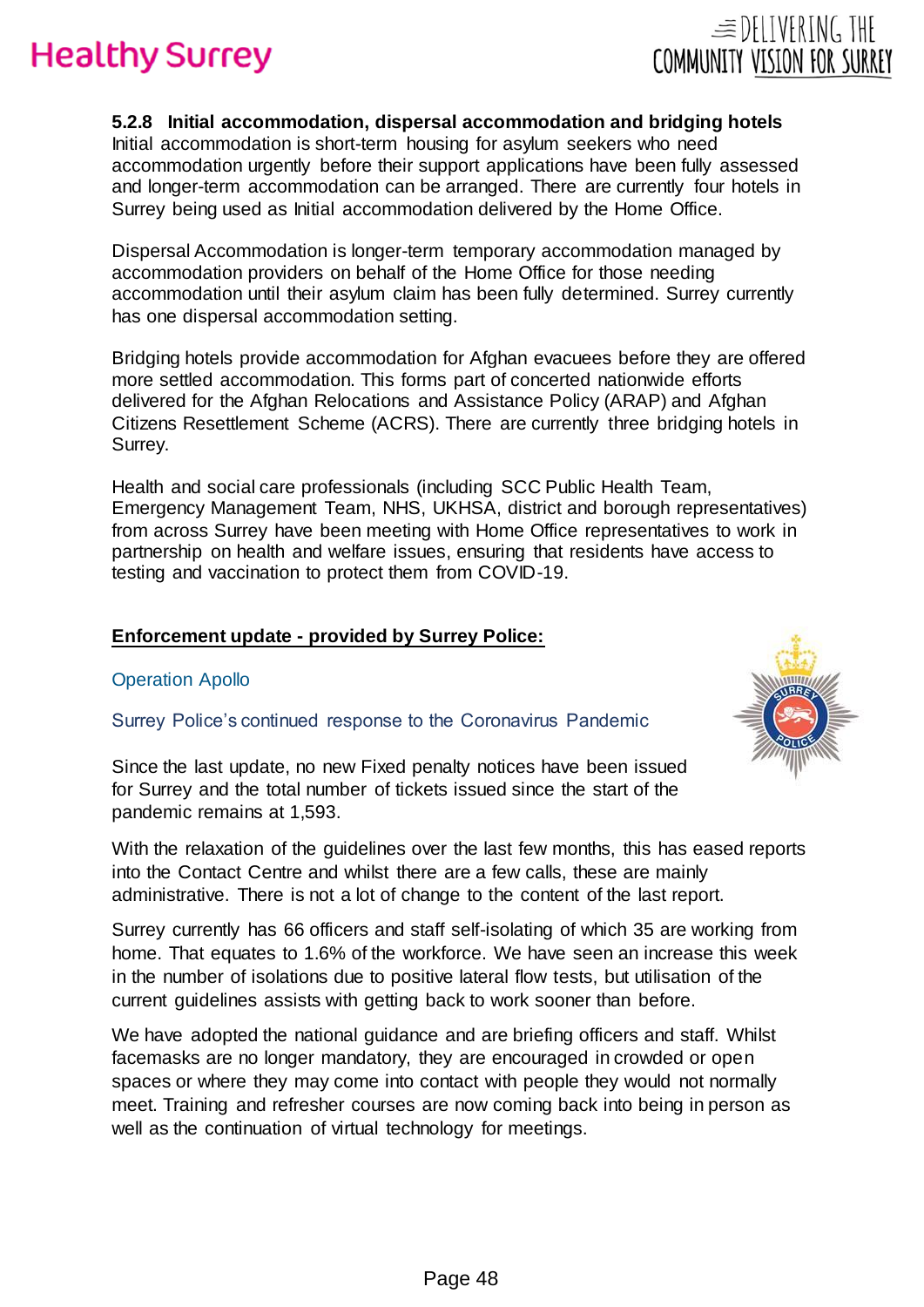

Support is still being provided where needed for programmes associated with eh pandemic, i.e. booster centres and pro-active engagement with schools.

There continue to be a limited number of anti-vax protests, but these are sporadic and low level.

We have now started to work towards our new normality and how this looks to the future.

### **6. Challenges**

The following areas have been identified as key challenges which are summarised below. These are documented within the Public Health COVID-19 Risk Register which forms part of the system risk register overseen by the COVID Management Group:

- New VOCs pose a threat to the system by potentially placing extra demand on capacity, requiring re-direction of resources, impacting Public Health and wider system partners
- The Government has confirmed any remaining Contain Outbreak Management Fund (COMF) 2020-21 can be carried forward by Public Health into the next financial year (April 2022 onwards), however funding may not be sufficient to address all costs relating to COVID-19 management in 2022-23
- The mandatory requirement for all care home workers to be fully vaccinated by 11 November
- The COVID-19 Public Inquiry which is due to commence Spring 2022 is a significant challenge to Surrey County Council and system partners. Preparation is underway to ensure all key decisions, actions and evidence is appropriately logged ahead of the inquiry.

## **7. Timescale and delivery plan**

Delivery of the LOMP is ongoing and will be required throughout the COVID-19 pandemic.

## **8. How is this being communicated?**

The Communications Plan to support the LOMP is led by the Council's Communications and Engagement Department in conjunction with system partners in the Multi-Agency Information Group (MIG).

## **9. Next steps**

Next steps include:

- Continue to review and update the LOMP regularly in line with national policy and guidance.
- Continue to monitor COVID-19 data and surveillance twice weekly.